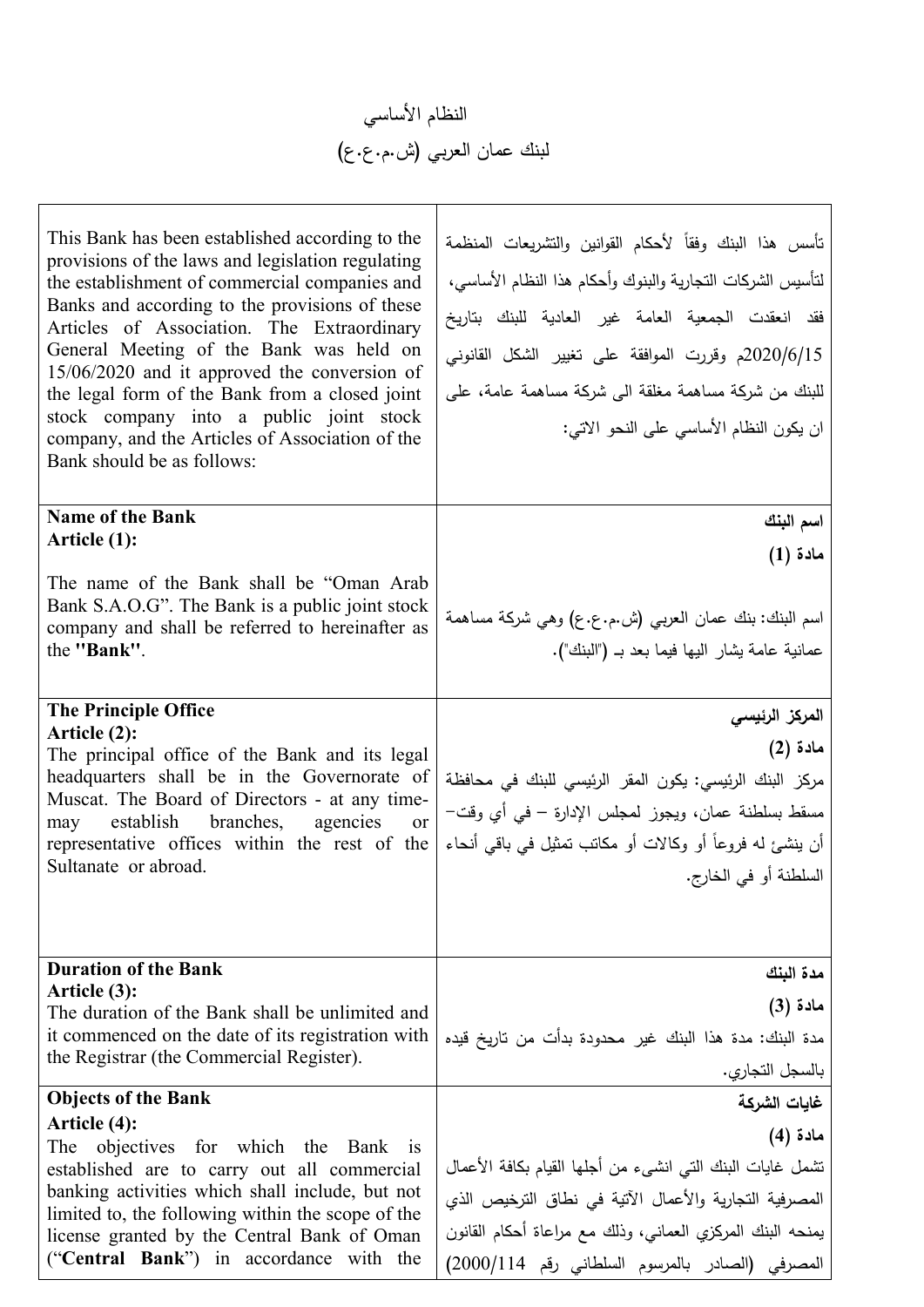Banking Law (Royal Decree 114/2000) and the amendments thereto and the Banking Regulations (together the "**Banking Law**"):

To carry out all commercial and investment banking activities, activities of investment banks, financial brokerage, to receive money as deposits on demand or time, or saving deposits, open current accounts and credits, offer loans with or without security and extend the time of credit, lend money with a personal or additional or real property guarantee, operation of credit cards, discounting, withdrawal, prepaid and other banking and financial cards, issue and negotiate letters of guarantee and letters of credit, pay and collect cheques, transfers, payment orders, and other negotiable instruments, accept, discount and negotiate securities, promissory notes, bills of exchange and other negotiable tools, sell and employ bills, certificates and other negotiable securities, accept and keep financial instruments, exercise of fiduciary powers, carry out investments activities, commercial banks' operations and other financial activities that may include, but not limited to, financing companies and projects, investment brokerage activities, investment advisory services, managing the investment, undertake to underwrite the issuances of shares and other securities, services of trust and fiduciary, leasing, brokerage, financing buying by lease, and any other similar activities approved by the Board of Governors of the Central Bank to be banking activities, sell, buy and exchange foreign and local currencies or other monetary assets in the form of specie, mints or bullions. The Bank shall have the right to buy, establish and manage branches for it within the Sultanate and/or abroad which shall achieve its interests and objectives, and it may participate in financial or commercial or agricultural or industrial companies, of whatever sort, by which the objective it was established for is achieved.

Without prejudice to the generality of the above objectives, the Bank shall conduct for its own account or for the others within the Sultanate and/or abroad, all types of banking operations and services according to limits permitted to the Bank by the Central Bank, and in accordance with the Banking Law and

وتعدیلاته واللوائح المصرفیة (ویشار إلیها جمیعا "القانون المصرفي"):

القیام بكافة الأعمال المصرفیة التجاریة و الاستثماریة، وأعمال بنوك الاستثمار والوساطة المالیة، و استلام الأموال كودائع تحت الطلب أو لأجل أو ودائع توفیر، وفتح الحسابات الجاریة والاعتمادات، وتقدیم قروض مع أو بدون ضمان وتمدید مدد الاعتماد، وإقراض الأموال بضمان شخصي أو إضافي أو عقاري، وأعمال بطاقات الائتمان والخصم والسحب والمدفوعة مسبقا وغيرها من البطاقات المصرفية والمالية، وإصدار خطابات الضمان وخطابات الاعتماد وتداولها، وصر ف الشیكات والحوالات وأوامر الدفع والأدوات الأخرى القابلة للتداول وتحصیلها، وقبول وخصم وتداول الأوراق المالیة والكمبیالات والسندات الأذنیة وغیرها من الأدوات القابلة للتداول، وبیع وتوظیف السندات والشهادات وغیرها من الأوراق المالیة القابلة للتداول، وقبول المستندات المالیة للحفظ، وممارسة الصلاحیات الإستئمانیة، والقیام بأعمال الاستثمار وعملیات المصارف التجاریة والأنشطة المالیة الأخرى، التي یجوز أن تشمل، دون حصر، تمویل الشركات والمشاریع وأعمال سمسرة الاستثمار والخدمات الاستشاریة الاستثماریة وادارة الاستثمار وتعهد تغطیة إصدارات الأسهم وخدمات أمانة العهد والاستئمان والتأجیر والوساطة وتمویل الشراء التأجیري وأیة أنشطة أخرى مماثلة یوافق مجلس المحافظین بالبنك لمركزي العماني على اعتبارها أعمالا مصرفية وشراء وبيع واستبدال العملة الأجنبیة والمحلیة أو موجودات نقدیة أخرى على شكل نقود أو مسكوكات أو سبائك.

رللبنك حق شراء وإنشاء وإدارة فروع له داخل السلطنة و/أو خارجها بما یحقق مصلحته وأهدافه ویمكن أن یساهم في شركات مالیة أو تجاریة أو زراعیة أو صناعیة ومهما كان نوعها بما یحقق الغرض الذي أنشئ من أجله.

ودون تحدید لعمومیة هذه الغایات، یزاول البنك لحسابه الخاص أو لحساب غیره داخل السلطنة و/أو خارجها كافة أنواع العمليات والخدمات المصرفية وفقا للحدود المصرحة للبنك من البنك المركزي العماني وطبقا لأحكام القانون المصرفي ووفقا لأحكام قانون سوق رأس المال (الصادر بالمرسوم السلطاني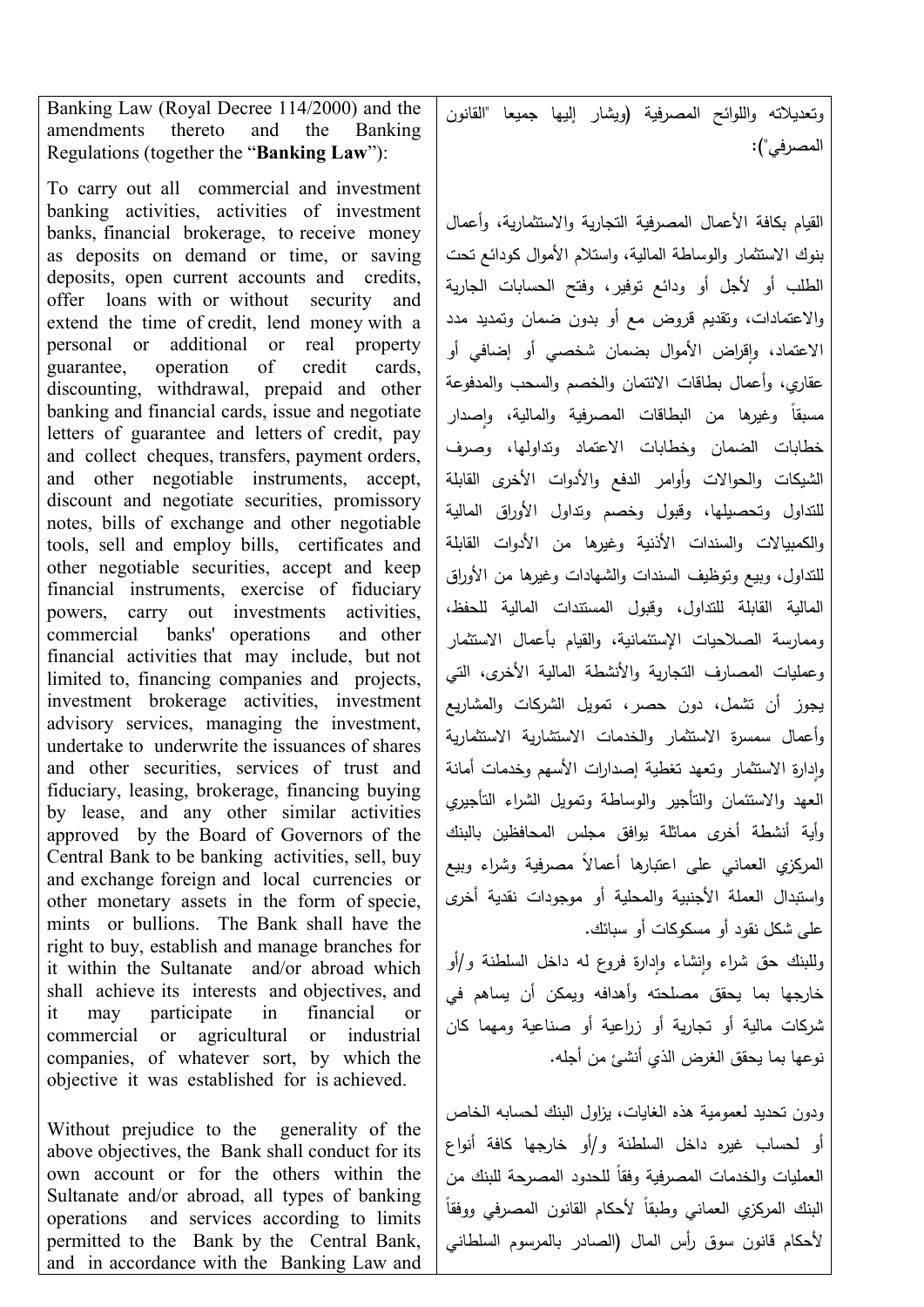pursuant to the provisions of the Capital Market Authority Law (Royal Decree 80/1998)., including the following operations:-

- 1. Open current accounts and receive money, demand deposits and /or time deposits in Omani or other currencies.
- 2. Open saving accounts and similar types of accounts in Omani or other currencies.
- 3. Draw, make, accept, endorse, grant, discount, acquire, buy, sell issue, transfer, hold, invest, negotiate or deal in, honour, pay or secure bills of exchange, promissory notes, treasury bills (wherever applicable), cheques, coupons, drafts, bills of lading, warrants, bonds debentures, and any other sort of bonds and securities.
- 4. Advance or lend money with or without charges, with or without interest, and/or offer other banking facilities and/or guarantees, on any security or without security, and on any other terms and conditions and to renew, reschedule and otherwise vary any such advances, loans and banking facilities.
- 5. Deal in stocks and debentures for the account of the Bank and/or the customers' account.
- 6. Sell and employ money, bonds, certificates and other negotiable securities.
- 7. Carry out the business of credit cards, and discounting, withdrawing, prepaid and other banking and financial cards.
- 8. Deal in debentures and other evidence of an obligation for the payment of money issued or guaranteed by the Omani government or foreign governments or financial Institutions.
- 9. Grant, issue and negotiate letters of credit and /or letters of guarantee, and to advance money on bills of lading, transport certificates and delivery bonds for goods consigned inland and /or abroad.

1998/80)، بما فیها العملیات التالیة:

- -1 فتح الحسابات الجاریة وتلقي الأموال والودائع تحت الطلب و/أو التي لأجل بالعملة العمانیة أو غیرها من العملات.
- -2 فتح حسابات التوفیر والأنواع المماثلة من الحسابات بالعملة العمانیة أو بغیرها من العملات.
- -3 سحب وتحریر وقبول وتظهیر ومنح وخصم وشراء وبیع واصدار وتحویل وحیازة واستثمار وتداول وأداء قیمة ودفع أو ضمان السندات الأذنیة والكمبیالات ً وسندات الخزینة (حیثما كان منطبقا) والشیكات وقسائم الدفع والحوالات وبوالص الشحن والكفالات وسندات الإیداع وغیرها من السندات والضمانات من أي نوع كان.
- -4 تسلیف أو إقراض الأموال مقابل أتعاب أو بدون مقابل وبفوائد أو بدون فوائد و/أو تقدیم تسهیلات مصرفیة أخرى، وكذلك الكفالات وأیة ضمانات أخرى أو بدون ضمان وبموجب أية شروط والقيام بتجديد وإعادة جدولة وتغییر بأي وجه تلك السلف والقروض والتسهیلات المصرفیة.
- -5 التعامل في الأسهم وسندات الدین لحساب البنك و/أو لحساب العملاء.
- -6 بیع وتوظیف الأموال والسندات والشهادات وغیرها من الأوراق المالیة القابلة للتداول.
- -7 القیام بأعمال بطاقات الائتمان و بطاقات الخصم وبطاقات السحب والبطاقات المدفوعة مسبقا وغيرها من البطاقات المصرفیة والمالیة.
- -8 التعامل في سندات الدین والأوراق الأخرى المثبتة للالتزام بدفع الأموال التي تصدرها أو تضمنها الحكومة العمانیة أو الحكومات الأجنبیة أو المؤسسات المالیة.
- -9 ٕ منح واصدار وتداول خطابات الاعتماد و/أو خطابات الضمان وتقدیم الأموال بناء على بوالص الشحن وشهادات النقل وسندات التسلیم الخاصة بالبضائع المشحونة داخليا و/أو خارجيا.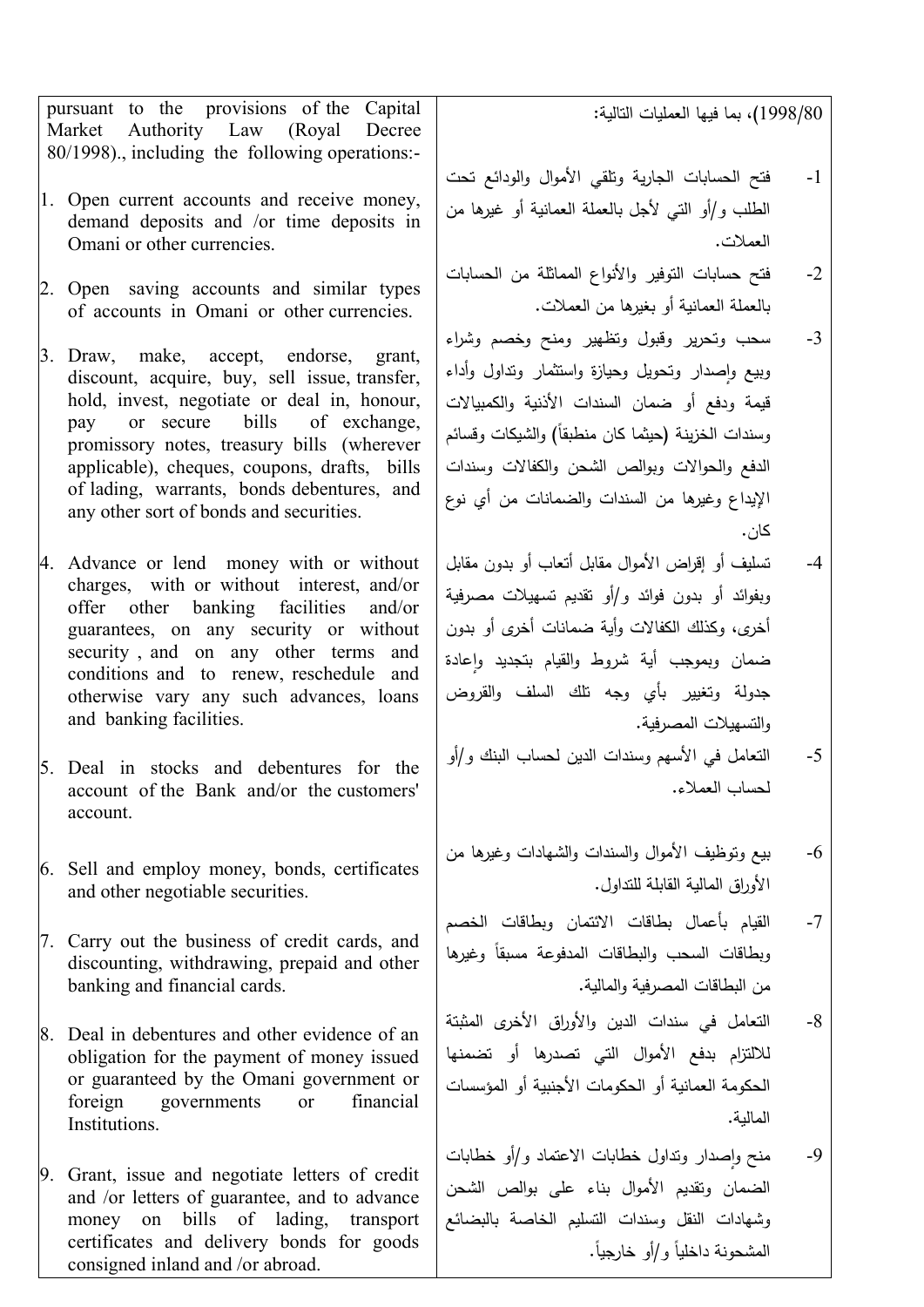- 10. Own, acquire, buy, sell, exchange and deal in foreign and local currencies, goods and precious metals, and other monetary assets in the form of specie, or mints or bullions.
- 11. Receive, accept, buy, sell or otherwise negotiate and discount money, specie, instruments, securities of any kind, valuables by way of deposit or on loan or for safekeeping and issue evidential receipts and exercise fiduciary powers, in accordance with Article 65 of the Banking Law.
- 12. Obtain credits from governmental institutions, banks and other financial institutions whether local or foreign, and offer credits to any of these institutions and banks.
- 13. Open accounts in the name of the Bank with local and foreign banks or other financial institutions.
- 14. Open accounts with the Central Bank and utilize the Central Bank as a clearing house either directly or through contractual arrangements and otherwise utilize any other services offered by the Central Bank.
- 15. Provide deposit boxes, manage and rent out the same.
- 16. Act as manager or agent or correspondent or representative to local and/or foreign banks.
- 17. Carry out transactions of money transfer to other locations in the Sultanate and/or abroad.
- 18. Carry out, as principal or agent, operations for collecting money, commercial papers and any documents in the Sultanate of Oman or abroad.
- 19. Construct, operate and manage deposit stores and other stores for storing goods and commodities, and grant loans against such goods and commodities.
- 20. Perform and act as an agent or representative
- -10 تملك وحیازة وشراء وبیع واستبدال والتعامل في العملات الأجنبیة والمحلیة والسلع والمعادن النفیسة والموجودات النقدیة الأخرى على شكل نقود أو مسكوكات أو سبائك.
- -11 تلقي وقبول وبیع وشراء وتداول وخصم الأموال والنقود والمستندات والأوراق المالیة مهما كان نوعها والأشیاء ذات القیمة بطریق الودیعة أو على سبیل القرض أو حفظها وإصدار الإيصالات المثبتة لذلك وممارسة الصلاحیات الإستئمانیة الواردة بالمادة 65 من القانون المصرفي.
- -12 الحصول على اعتمادات من المؤسسات الحكومیة و من البنوك والمؤسسات المالیة الأخرى سواء المحلیة أو الأجنبیة، وتقدیم الاعتمادات إلى أي من هذه المؤسسات والبنوك.
- -13 فتح حسابات باسم البنك لدى البنوك المحلیة والأجنبیة أو المؤسسات المالیة الأخرى.
- -14 فتح الحسابات لدى البنك المركزي والاستفادة من البنك المركزي كغرفة مقاصة إما بصورة مباشرة أو من خلال ترتیبات تعاقدیة، والاستفادة من أیة خدمات أخرى یقدمها البنك المركزي.
	- -15 ٕ إنشاء صنادیق الإیداع أو الخزائن وادارتها وتأجیرها.
- -16 القیام بعمل المدیر أو الوكیل أو المراسل أو الممثل للبنوك المحلیة و/أو الأجنبیة.
- -17 القیام بعملیات تحو یل الأموال إلى أماكن أخرى في السلطنة و/ أو خارجها.
- -18 القیام، كأصیل و/أو كوكیل، بعملیات تحصیل الأموال والأوراق التجاریة وأي مستندات في سلطنة عمان أو خارجها.
- 19- إنشاء وتشغيل وإدارة مخازن الإيداع والمخازن الأخرى لتخزین البضائع والسلع ومنح القروض بضمان هذه البضائع والسلع.

-20 العمل والتصرف كوكیل أو ممثل أو وصي أو متعاقد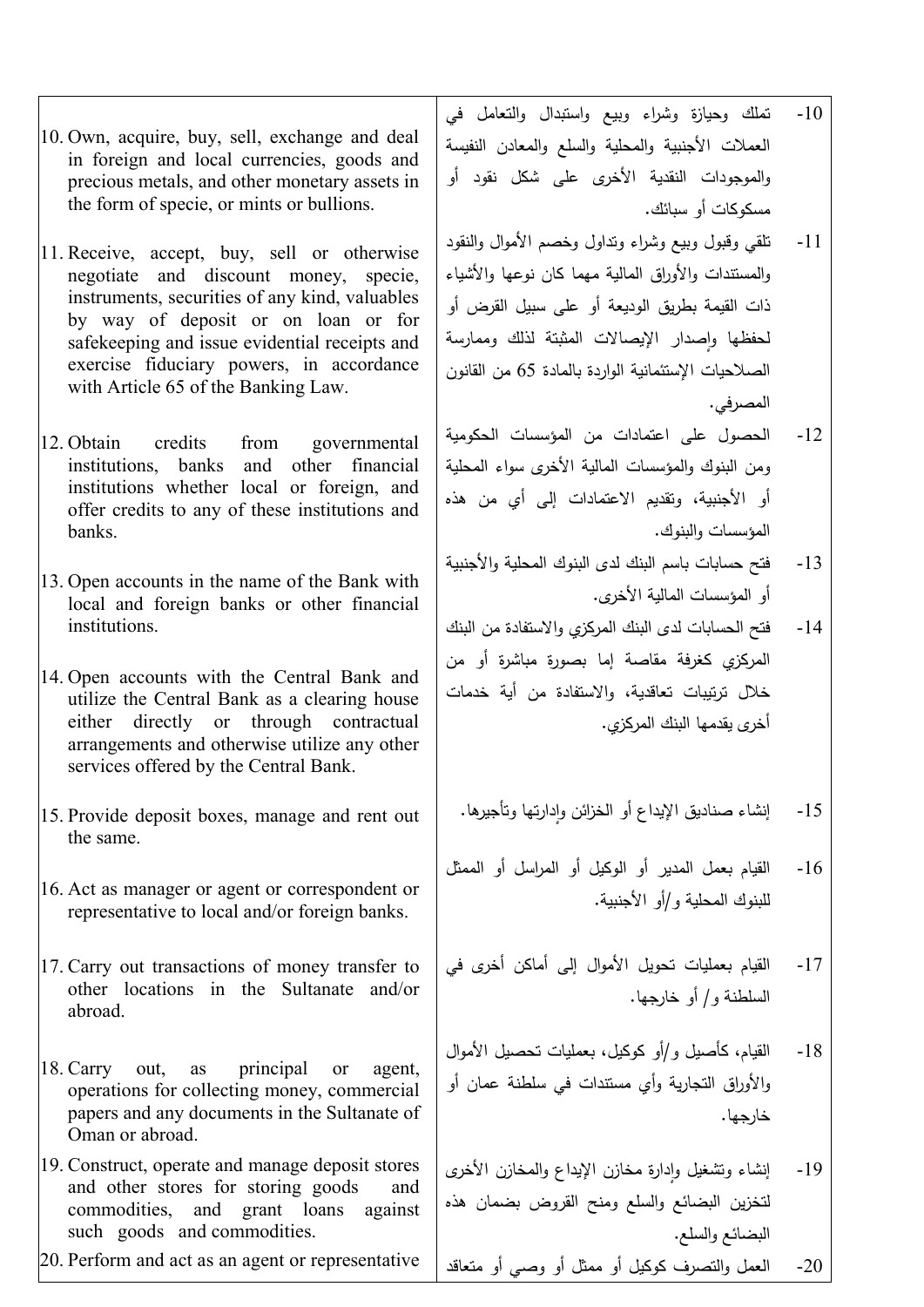or guardian or contractor or principal or trustee or executor or registrar, or participate in any other form in managing business or money of a natural or juristic person.

- 21. Collect money due from a third party whether in the Sultanate of Oman and/or abroad by representation or proxy for any other person, natural or juristic, or act as trustee or executor or administrator or transfer agent for shares and bonds, or registrar of shares and bonds or guardian of estates, assignee or receiver or administrator of the estate of a minor, mentally incapacitated or any other person adjudged to be incompetent or in any other fiduciary capacity.
- 22. Support, float, guarantee, undertake, promote, cover, and participate in managing and executing any public or private issuance, done by the State or any municipality or institution or company, of shares, debentures or payment vouchers, negotiable bills and/or other receivables in the Sultanate of Oman and/or other countries, and subscribe, own, acquire, manage, develop, deal and act with such instruments and finance its investment.
- 23. Carry out investment activities, investment management, undertake the underwriting of stocks issuances, the services of deposit and trust accounts, investment brokerage, forming of and managing securities portfolios and investment funds, brokerage in securities, advisory and investment services, and other financial activities.
- 24. Act as security agents or financial brokers and consultants for the benefit of the clients of the Bank and provide advice in this regard and sell and promote such services provided that the same shall be subject to the approval of the Central Bank and the necessary approvals of the other regulatory bodies.
- 25. Without prejudice to the Bank's conventional banking activities referred to above, the Bank may undertake the following business in a manner that does not contradict with the Central Bank's directives:

أو أصیل أو أمین أو منفذ أو مسجل أو الاشتراك بأي صفة أخرى في إدارة الأعمال الخاصة أو الأموال لأي شخص طبیعي أو اعتباري.

- -21 تحصیل المبالغ المستحقة من طرف ثالث سواء في سلطنة عمان و/أو خارجها بالنیابة أو بالوكالة عن أي شخص آخر طبیعي أو اعتباري أو التصرف كأمین أو منفذ أو مدیر أو وكیل نقل ملكیة اسهم وسندات، أو مسجل اسهم وسندات أو وصي على التركات أو محال إلیها أو حارس قضائي أو مدیر لممتلكات قاصر أو مجنون أو غیرهما من الأشخاص الذین حكم بفقدان أهلیتهم أو بأیة صفة إستئمانیة أخرى.
- -22 القیام بدعم وطرح وضمان وتعهد وترویج وتغطیة رالاشتراك في وإدارة ونتفيذ أي إصدار عام أو خاص تقوم به الدولة أو أي بلدیة أو مؤسسة أو شركة لأسهم أو سندات دین أو سندات الدفع والصكوك المتداولة وغیرها من الذمم في سلطنة عمان و/أو في غیرها من الدول، والاكتتاب في مثل هذه الأوراق وتملكها رحيازتها وإدارتها وتتميتها والتعامل والتصرف فيها و تمویل الاستثمار فیها.
- -23 ٕ القیام بأعمال الاستثمار وادارة الاستثمار وتعهد تغطیة إصدارات الأسهم وخدمات أمانة وحساب العهد، رأعمال سمسرة الاستثمار وتكوين وإدارة محافظ الأوراق المالیة وصنادیق الاستثمار والوساطة في الأوراق المالیة والخدمات الاستشاریة والاستثماریة والأنشطة المالیة الأخرى.
- -24 العمل كوكلاء تأمین أو وسطاء أو استشاریین مالیین لمنفعة زبائن البنك وابداء النصح بهذا الخصوص وبيع وترویج هذه الخدمات، على أن یخضع ذلك لموافقة البنك المركزي العماني والموافقات اللازمة من الجهات التنظیمیة الأخرى.
- -25 دون الإخلال بالأنشطة المصرفیة التقلیدیة للبنك المُشار إلیها أعلاه، یجوز للبنك، وبما لا یتعارض وتعلیمات البنك المركزي العماني، القیام بما یلي:
- (أ) ممارسة أعمال البنوك الإسلامیة في كافة مجالاتها وتقدیم الخدمات المصرفیة المتوافقة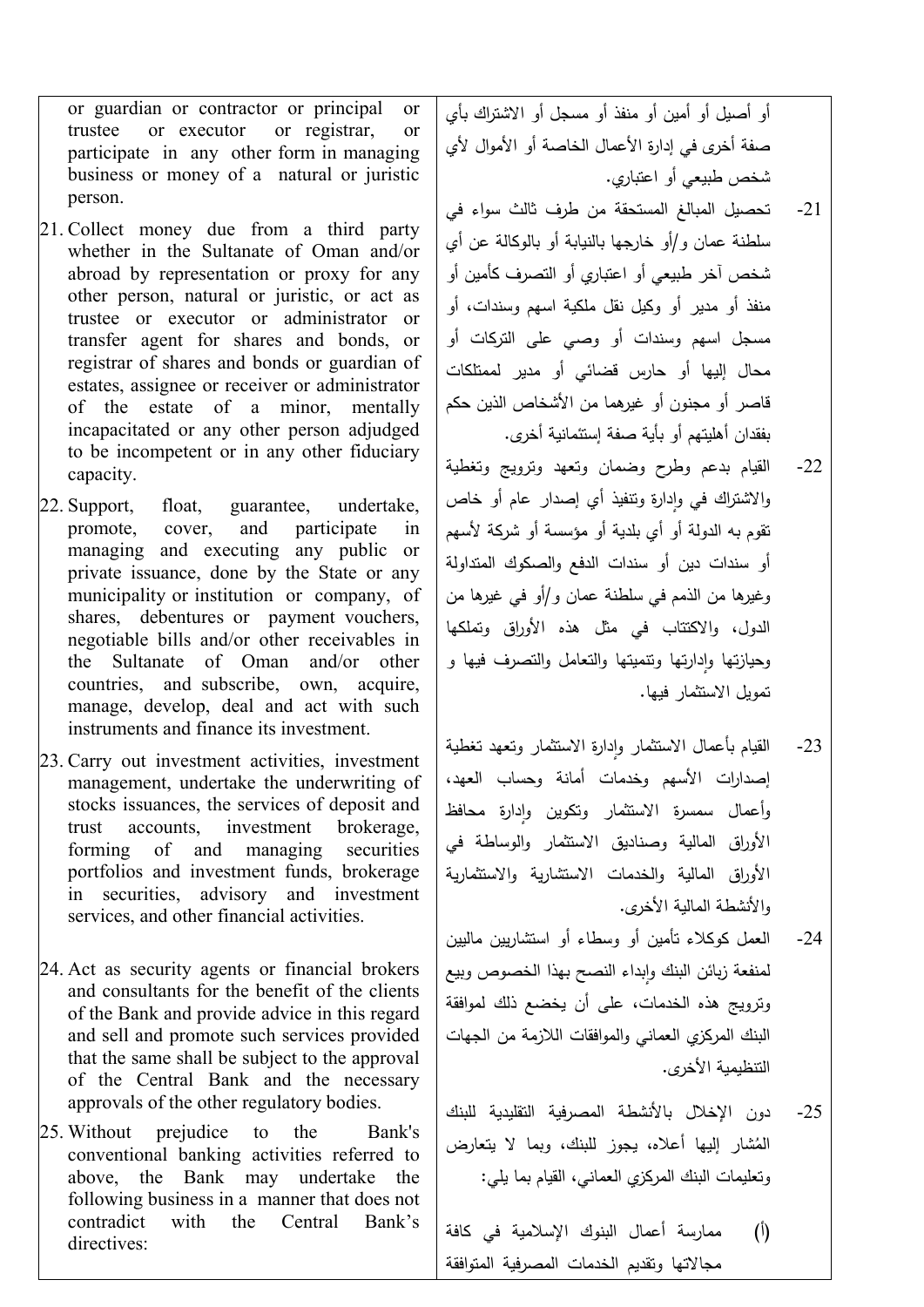مع أحكام الشریعة الإسلامیة.

- (ب) ممارسة كافة أعمال التمویل والاستثمار رالإقراض وفقا لأحكام الشريعة الإسلامية من خلال الأنواع المختلفة للتمویل والاستثمار الإسلامي والتي تشمل – دون حصر – المرابحة والمشاركة والمضاربة والإجارة والإستصناع والسلم وغیرها.
- (ج) قبول الزكاة والتبرعات والمساهمات غیر المشروطة من الغیر لحساب صندوق الزكاة وتمویل القروض بدون فوائد وصرف واستغلال تلك الأموال لمنفعة الآخرین وللإیفاء بالمسئولیات الاجتماعیة للبنك.
- -26 تأسیس شركات تابعة وحلیفة والمساهمة والتعاون والاشتراك بأیة طریقة في شركات أو هیئات ذات نشاط یدخل ضمن أغراض البنك أو یساعد على تحقیقها أو الاتحاد أو الضم أو الاندماج فیها أو شراؤها وكل ذلك مع مراعاة أحكام القوانین والأنظمة واللوائح الساریة في سلطنة عمان بما في ذلك القانون المصرفي.
- -27 إدارة وبیع واستغلال وشراء واستئجار وتأجیر وامتلاك ونقل وحیازة والتعامل في أیة أموال أو حقوق أو مصلحة أو ملكیة في أي مال منقول أو ثابت قد یؤول إلى البنك أو یمتلكه أو قد یدخل في حیازة البنك استیفاء لكل أو بعض مقبوضاته أو سداد لدیون تم التعاقد بشأنها سابقا أو ضمانا لأية قروض أو تسهیلات مقدمة منها أو قد تتعلق بأیة طریقة أخرى بهذه المقبوضات أو الدین أو بهذا الضمان لتسییر أعماله المصرفیة داخل السلطنة وخارجها.
- -28 التأجیر والوساطة وتمویل الشراء التأجیري وذلك ضمن الحدود المقررة في القوانین والأنظمة النافذة.
- -29 شراء وتملك واستئجار الأملاك العقاریة والشخصیة اللازمة لتسییر أعماله المصرفیة داخل السلطنة و/أو خارجها بما في ذلك العقارات التي تقتضیها الحاجة
- A. Undertake Islamic banking business in all fields and to provide banking services in conformity with the principles of Islamic Sharia.
- B. Undertake business in conformity with the principles of Islamic Sharia through different types and modes of Islamic finance and investment including, but not limited to, Murabaha, Musharaka, Mudaraba, ljara, lstisna and Salam.
- C. Accept zakat and unconditional donations and contribution from third parties for the account of Zakat Fund and interest free loan funding and to spend and utilize such funds for the benefit of others and carry out the Bank's social responsibilities
- 26. Establish subsidiaries, affiliate companies, contribute, cooperate and participate by any means, in companies or authorities whose activities come within the objectives of the Bank or assist them, or unite or join or merge with them or acquire them, all of which are subject to the provisions, rules and regulations of the laws applicable in the Sultanate of Oman, including the Banking Laws.
- 27. Manage, sell, use, buy, rent, lease out, own, transfer, acquire, and deal in any money or rights or interest or real property in any tangible or fixed property that may be conveyed to the Bank or possessed or acquired by it in recovery of all or part of its receivables or satisfaction of debts previously contracted or as security for any loans or facilities offered by it or that could in any other way be related to these receivables or debts or security to conduct its banking business within and outside the Sultanate.
- 28. Leasing, brokerage and financing purchases on lease within the limits stipulated in the applicable laws.

29. Purchase, acquire, and lease real and personal property necessary to conduct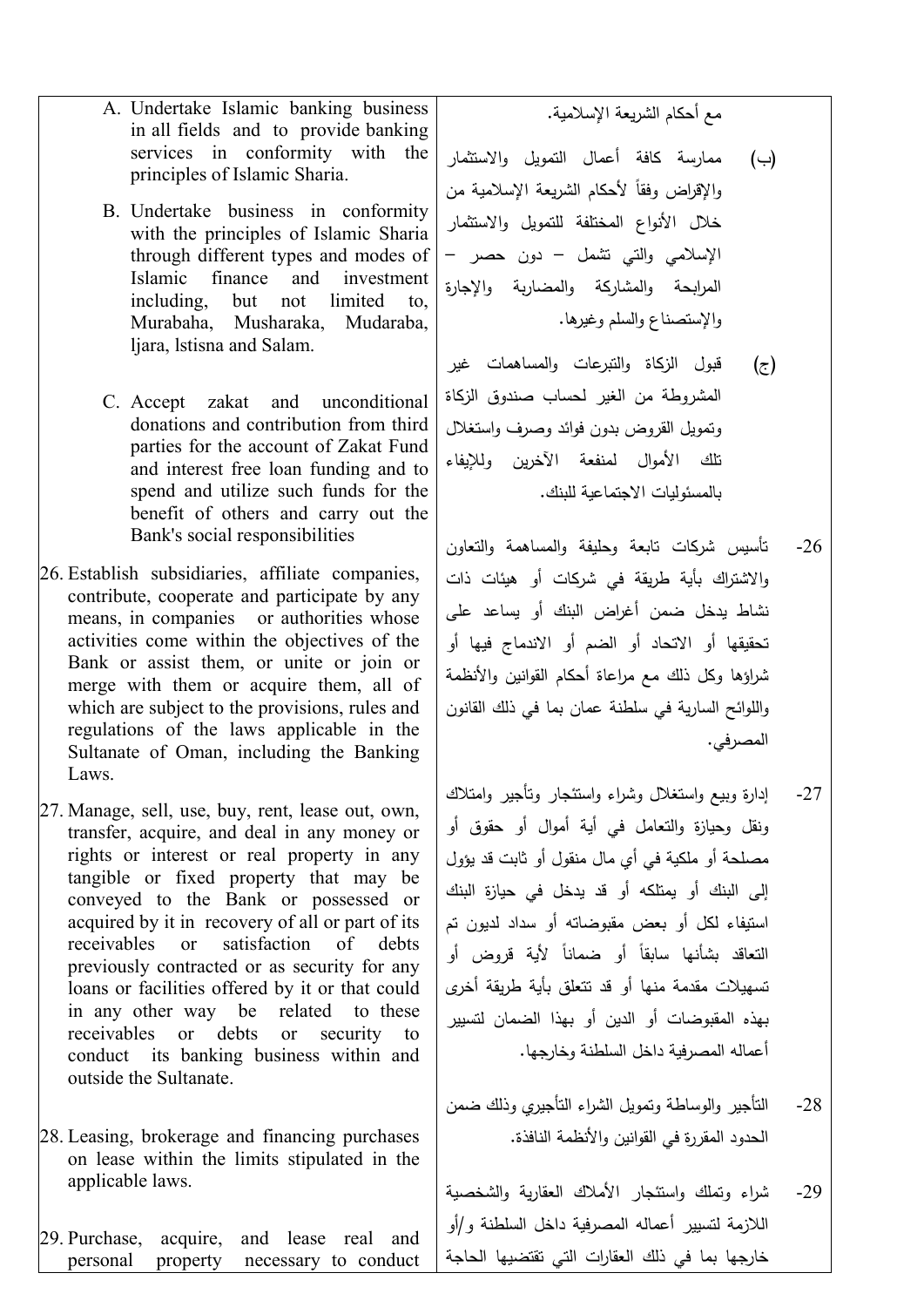banking business within or outside the Sultanate including such housing finance as may be required for employees of the Bank subject to the applicable laws of the Sultanate relating to ownership of property.

- 30. Take possession of all the business or part thereof, its moral constituents and the assets of any company or person as a security or payment, in full or part, of any debt or credit facilities offered by the Bank.
- 31. Borrow money and conclude loan contracts for any sums that the Bank may need, mortgage the assets of the Bank and offer any other security to repay the loans or fulfil the Bank's commitments, resulting from the loans, to any party within or outside the Sultanate.
- 32. Conclude contracts with individuals or companies or establishments or joint bodies or others within and/or outside the Sultanate to manage all or part of its operations and activities or to assist in this management through local and foreign expertise.
- 33. Conduct all works or other actions which result in, or could lead to the advancement or expansion of the Bank's business or to achieve its objectives.
- 34. Any other activity that the Central Bank (Board of Governors) approves to be considered as banking activity.

For achievement of its objects, the Bank shall have the right to carry out the following:

- 1. Own and lease land including for the construction of various types of buildings and to act freely in the disposition of the same according to the provisions of the laws of the Sultanate of Oman and subject to the approval of the Central Bank.
- 2. Acquire shares in any bank or other company whose activities are wholly or partially similar to those of the Bank and to carry out any business that may directly or indirectly benefit the Bank either inside or

لإسكان موظفي البنك، وذلك وفقا لقوانين السلطنة الساریة بخصوص تملك الأملاك العقاریة.

- -30 تملك كل العمل أو جزء منه ومقوماته المعنویة وأصوله بالنسبة لأي شركة أو شخص كضمان أو لموفاء كاملا أو جزئيا بأي قرض أو تسهيلات ائتمانية مقدمة من البنك.
- 31- اقتراض الأموال وإبرام عقود القروض للبنك لأية مبالغ یحتاج إلیها البنك، ورهن أصول البنك وتقدیم أي ضمان آخر لرد القروض أو الوفاء بالتزامات البنك الناشئة عن القروض مع أیة جهة في السلطنة و/أو خارجها.
- -32 إبرام العقود مع أفراد أو شركات أو مؤسسات أو جهات مختلطة أو أخرى داخل السلطنة و/أو خارجها لإدارة جمیع أو جزء من أعمالها ونشاطاتها أو للمساعدة في تلك الإدارة من قبل مصادر خبرة محلیة وأجنبیة.
- -33 القیام بكافة الأعمال والتصرفات الأخرى التي یترتب علیها أو التي یكون من شأنها إنماء أعمال البنك أو توسعتها أو تحقیق أهدافه.
- -34 أیة أنشطة أخرى یوافق البنك المركزي العماني (مجلس المحافظین) على اعتبارها أعمال مصرفیة.

وللبنك في سبیل تحقیق غایاته القیام بالأعمال الآتیة:

- (1) امتلاك و استئجار الأراضي لإقامة المنشآت المختلفة رالتصرف فيها بحرية طبقا للقوانين المعمول بها في سلطنة عمان وبشرط الحصول على موافقة البنك المركزي العماني.
- (2) الحصول على أي سهم في أي بنك أو شركة أخرى تتفق غایاتها جمیعها أو بعضها مع غایات البنك، والقیام بأي عمل یمكن أن یفیده بطریقة مباشرة أو غیر مباشرة سواء داخل سلطنة عمان أو خارجها،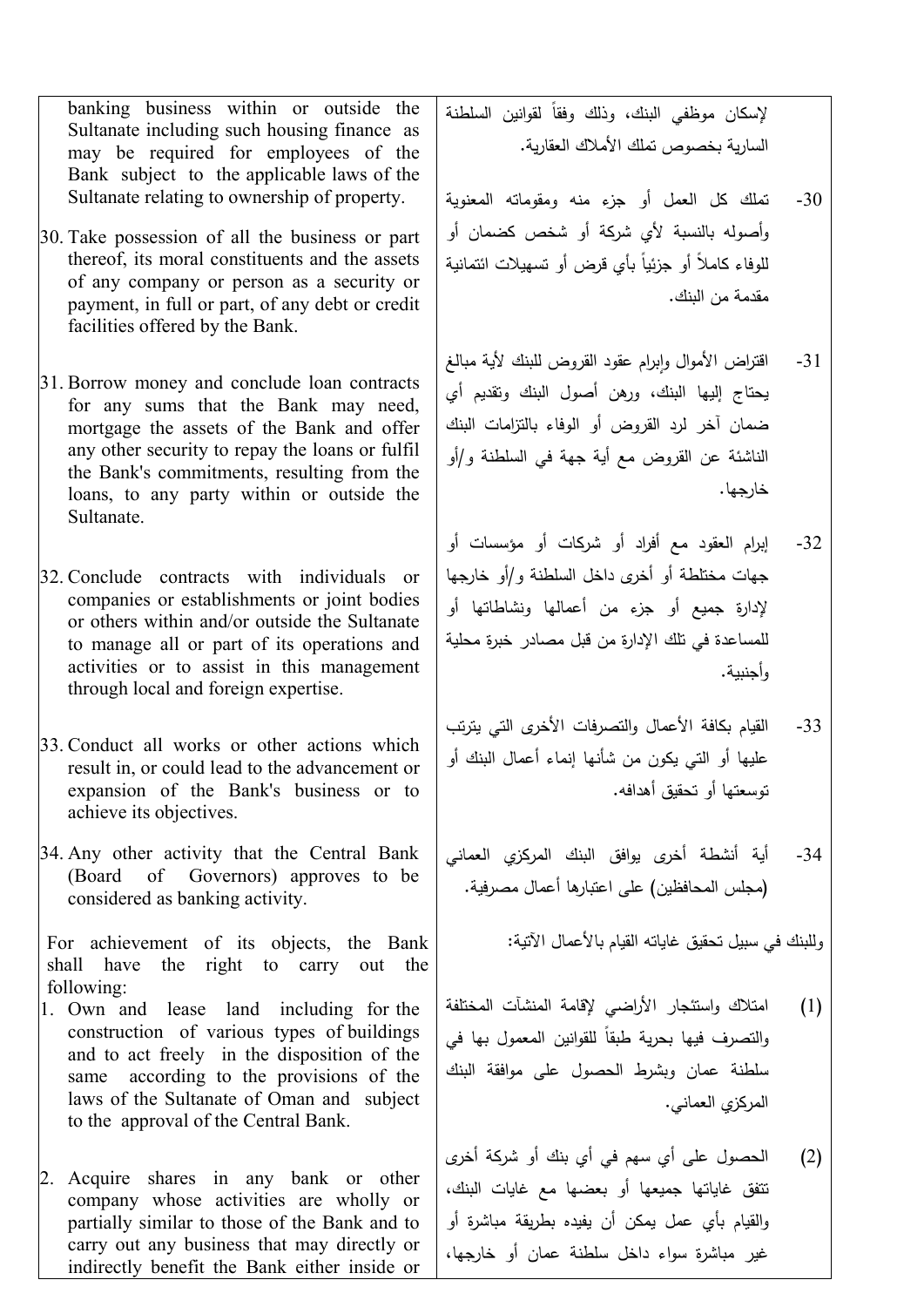outside the Sultanate of Oman and to participate in the formation of new companies subject to the approval of the Central Bank and in accordance with the Banking Laws.

- 3. Approach and contact Government bodies to obtain rights, concessions, licenses and other benefits that enable the Bank to achieve its objectives with the conditions that are deemed right and appropriate by the Board of Directors.
- 4. Invest its surplus money in the ways and means that achieve the Bank's objectives as determined by the Board of Directors.
- 5. Enter into technical co-operation and commercial joint ventures with local and foreign banking companies.
- 6. Enter into any arrangements with any person, association of persons, firm, company, corporation, governmental body or any local or public authority, that may be conducive to the Bank's objectives or any of them and to obtain from any such person or association of persons, firm, company, corporation, government or local or public authority any rights, privileges or concessions which the Bank may think fit or desirable to obtain and carry out, exercise, and comply with any such arrangements, rights, privileges and concessions subject to the approval of the appropriate authorities.
- 7. Undertake, form and/or execute any trusts, the undertaking of which may seem to the Bank desirable or conducive to all or any of the objectives of the Bank subject to compliance with all applicable rules, regulations and laws of the Sultanate of Oman.
- 8. Extend banking facilities to any governmental body or any corporation, or company or association or individuals with capital, credit facilities, financial facilities, means or resources for the implementation of any works, undertakings, projects which are conducive to all or any of the objects of the

والمساهمة في تأسیس الشركات الجدیدة شریطة موافقة البنك المركزي العماني ووفقا للقوانين المصرفیة.

- (3) القیام بإجراء الاتصالات مع الجهات الحكومیة المختلفة للحصول على الحقوق والامتیازات والرخص والمنافع الأخرى التي تمكن البنك من تحقیق أغراضه بالشروط التي یراها مجلس الإدارة مناسبة.
- (4) استثمار أمواله التي تزید عن حاجته بالطرق والوسائل التي یحددها مجلس الإدارة لتحقیق أغراض البنك.
- (5) الدخول في مجال التعاون الفني والاستثمار التجاري المشترك مع الشركات المصرفیة المحلیة والأجنبیة.
- (6) الدخول في أیة ترتیبات مع أي شخص أو مجموعة من الأشخاص أو شركة أو مؤسسة أو جهة حكومیة أو أیة هیئة محلیة أو عامة یجوز أن تفضي إلى أو تساعد ّ على تحقیق أغراض البنك أو أي منها وأن یحصل من ذلك الشخص أو مجموعة الأشخاص أو تلك الشركة أو المؤسسة أو الجهة الحكومیة أو الهیئة المحلیة أو العامة على أیة حقوق أو امتیازات یرى البنك أن الحصول علیها مناسبا أو مرغوبا فیه وأن بنفذ ویمارس ویتقید بمثل تلك الترتیبات والحقوق والامتیازات وذلك بشرط الحصول على موافقة السلطات المختصة.
- (7) تولي أو تأسیس و/أو تنفیذ أیة صنادیق یرى البنك أن تولیها مطلوب أو یساعد على تحقیق كل أو أي من أغراضه وذلك بشرط التقید بكافة القواعد واللوائح والقوانین الساریة في سلطنة عمان.
- (8) تقدیم تسهیلات مصرفیة لأیة جهة حكومیة أو أیة مؤسسة أو شركة أو اتحاد أو أفراد لتوفیر رؤوس الأموال أو التسهیلات الائتمانیة أو الوسائل أو الموارد المالیة لتنفیذ أیة أعمال أو تعهدات أو مشاریع یكون من شأنها المساعدة في تحقیق كل أو أي من أغراض البنك.
- (9) قبول المدفوعات عن أیة ممتلكات أو حقوق قام البنك ببیعها أو التصرف فیها أو التعامل فیها نقدا أو عن طریق الأقساط أو على أي نحو آخر أو عن طریق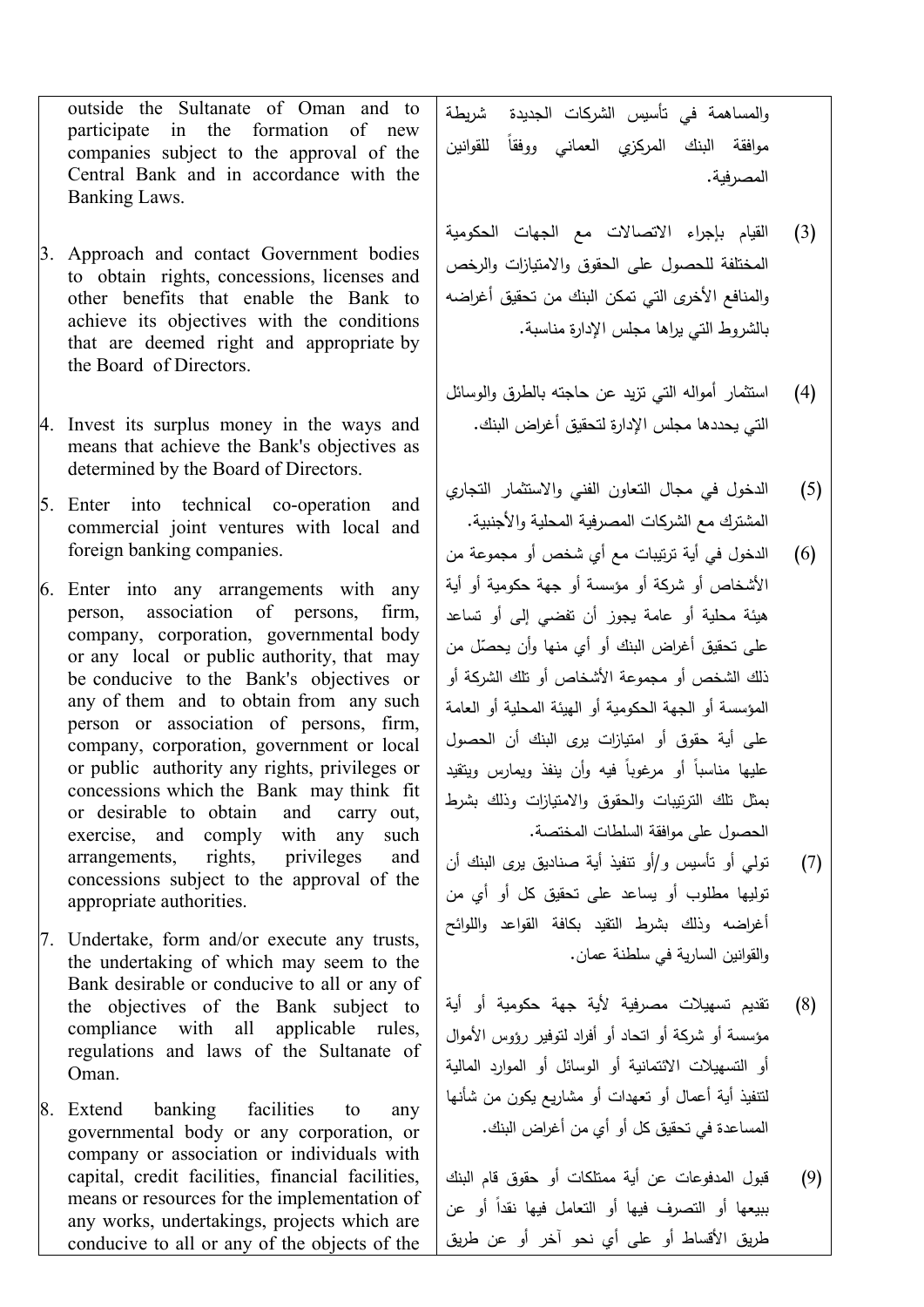Bank.

- 9. Accept payments for any property or rights sold or otherwise disposed off or dealt with by the Bank, either in cash, or by instalments or otherwise, or in fully or partly paid up shares of any company or corporation, with or without preferred or deferred rights in respect of dividends or repayment of capital or otherwise, or in debentures, or mortgage debentures or debenture stock, mortgages or other securities of any company or corporation, or partly in one mode and partly in another, and on such terms as the Bank may determine, and to hold, dispose of or otherwise deal with any shares, stocks or securities so acquired within the limitations imposed by the Central Bank and in accordance with the Banking Law.
- 10. Employ experts to investigate and examine the condition, prospects, value, character and circumstances of any business concerns or undertakings and or assets, property or rights.
- 11. Manage land, buildings and other property, other than real estate, not belonging to the Bank and to collect income rents therefrom on such terms as may be acceptable to the Bank subject to the approvals of the concerned regulatory authorities;
- 12. In general the Bank is entitled to undertake all banking business transactions as authorised by the Central Bank for the Bank and conclude all contracts, which it may find suitable to fulfil its objectives.
- 13. Create and own trademarks in line with the applicable intellectual property laws and trademark regulations of the GCC issued by Royal Decree 33/2017.

In general, the Bank may carry out all actions necessary for achieving its objectives associated therewith and complementary thereto provided for in its Articles of Association or decided by its general meetings. The activities of the Bank shall only be restricted by what is prohibited by the laws effective and applicable in the Sultanate of Oman, including in particular the Banking

ًسهم مدفوعة جزئيا أو بالكامل تتعلق بأ*ي* شركة أو مؤسسة وسواء كانت تتمتع أو لا تتمتع بحقوق أفضلیة في الأرباح أو لسداد رأس المال أو خلاف ذلك أو كانت في شكل سندات تجاریة أو سندات مضمونة برهن أو أسهم دائنة أو سندات رهن أو أوراق مالیة خاصة بأیة شركة أو مؤسسة أو كان جزءً منها على شكل معين<br>. رالجزء الباقي على شكل أخر وذلك وفقا للشروط التي بحددها البنك، ويحق له أيضا الاحتفاظ أو التصرف أو التعامل على أي نحو آخر في أیة أسهم أو حصص أو أوراق مالیة تم الحصول علیها على ذلك النحو، وذلك في إطار القیود المفروضة بواسطة البنك المركزي العماني وحسب ما هو منصوص علیه في القانون المصرفي العماني.

- (10) توظیف الخبراء من أجل دراسة وفحص والتحقق من حالة وإمكانيات وقيمة أوضاع وظروف أي مؤسسة تجاریة أو مشروع أو أصول أو ممتلكات أو حقوق.
- (11) إدارة الأراضي والمباني والممتلكات الأخرى غیر العقاریة التي لا تؤول ملكیتها للبنك والحصول على <sub>ل</sub>یراداتها وإيجاراتها بالشروط المقبولة للبنك بشرط الحصول على موافقات السلطات التنظیمیة المختصة.
- (12) القیام بوجه عام بجمیع الأعمال المصرفیة وأن یجري جمیع المعاملات كما هو مرخص له من قبل البنك المركزي العماني وأن یبرم جمیع العقود التي یراها مناسبة لتحقیق أغراضه.
- (13) إنشاء وامتلاك العلامات التجاریة بما یتماشى مع قوانین الملكیة الفكریة الساریة وقانون نظام العلامات التجاریة لدول مجلس التعاون لدول الخلیج العربیة الصادر بالمرسوم السلطاني رقم .2017/33

وعلى وجه العموم للبنك أن یقوم بجمیع الأعمال اللازمة لتحقیق أغراضه المرتبطـة بـه والمكملـة لـه علـى نحو مـا يُنص عليـه فـي نظامه الأساسي أو تقرره جمعیته العامة فـي اجتماعاتهـا ولا یحـد مـن أغـراض البنـك إلا مـا تمنعـه القـو انین السـاریة والمعمـول بهـا في سلطنة عمان ولا سیما القانون المصرفي.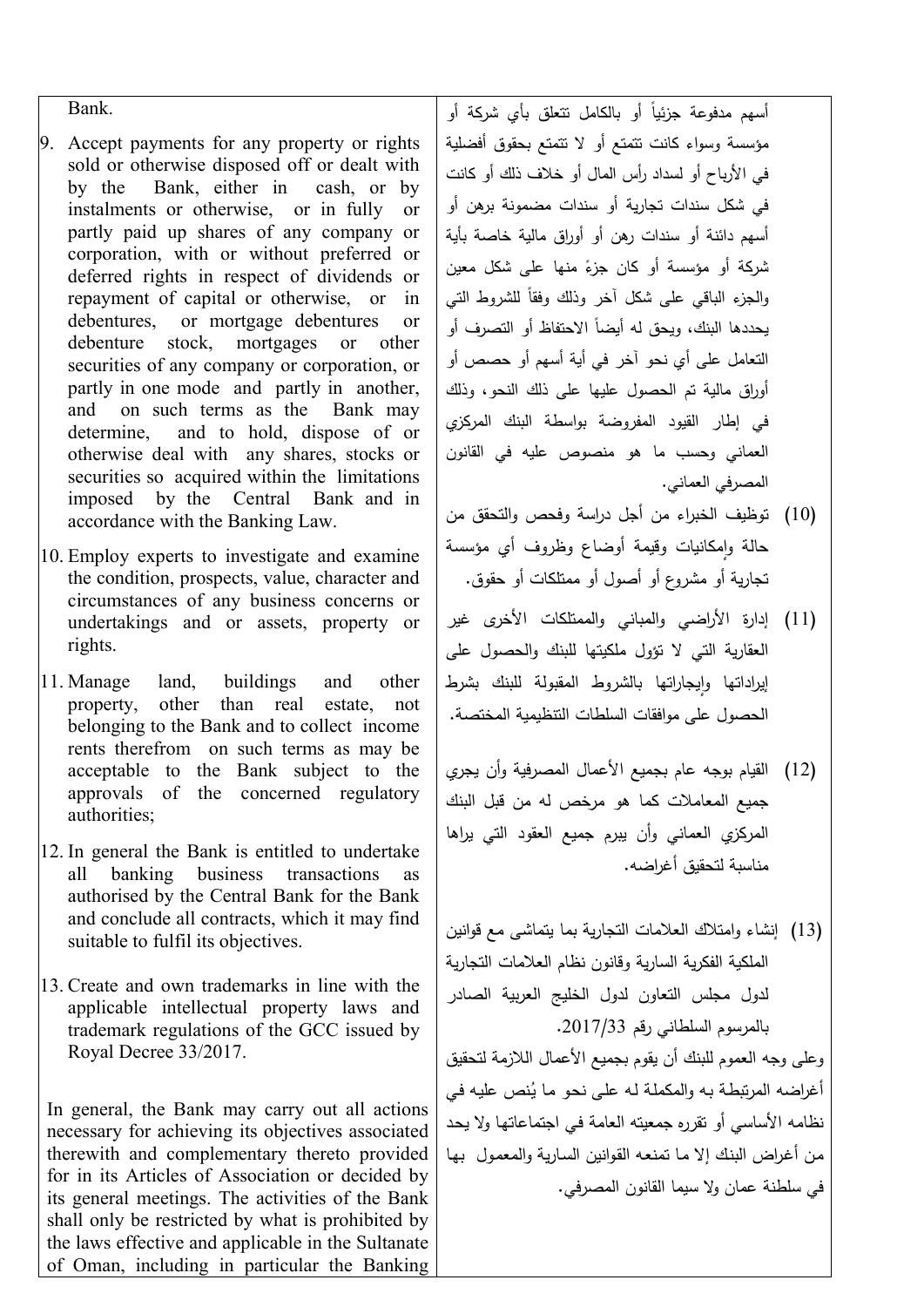| Law.                                                                                            |                                                               |  |
|-------------------------------------------------------------------------------------------------|---------------------------------------------------------------|--|
| <b>Authorized and Issued Capital</b>                                                            | رأسمال الشركة المرخص به والمصدر                               |  |
| Article (5):<br>The authorized capital of the Bank shall be Rial                                | مادة (5)                                                      |  |
| Omani Two hundred million (R.O. 200,000,000)                                                    | يكون رأسمال البنك المرخص به مئتان مليون ر ع                   |  |
| and the issued capital shall be Rial Omani One                                                  | (200,000,000ريان عماني) ويكون رأس ماله المصدرمائة             |  |
| hundred and sixty six million and nine hundred<br>and forty one thousand $(R.O. 166, 941, 000)$ | وستة وستون مليون وتسعمائة وواحد وأربعون الف ( <sub>ريال</sub> |  |
| divided into 1,669,410,000 share.                                                               |                                                               |  |
|                                                                                                 | عماني)، مقسم إلى 1,669,410,000(سهم)                           |  |
| <b>Change of Ownership and Re-organization</b><br>Article (6):                                  | تغيير الملكية وإعادة التنظيم                                  |  |
| No person or group of persons, working<br>1.                                                    | مادة (6)                                                      |  |
| jointly or separately or for a common                                                           | 1- لا يجوز لأي شخص أو مجموعة أشخاص يعملون                     |  |
| purpose, may own or authorize or register<br>the transfer of ownership of more than             | مجتمعين أو منفردين أو لغرض مشترك أن يمتلكوا أو                |  |
| 10% of the shares with voting right or its                                                      | يفوضوا أو يسجلوا نقل ملكية أكثر من عشرة في المائة             |  |
| equivalent, in the Bank, before obtaining                                                       | (10%) من الأسهم التي لها حق التصويت، أو ما                    |  |
| prior approval from<br>the Board<br><sub>of</sub><br>Governors of the Central Bank for such     | يعادلها، في البنك قبل الحصول على موافقة مسبقة من              |  |
| ownership or transfer.                                                                          | مجلس المحافظين بالبنك المركزي العماني على ذلك                 |  |
|                                                                                                 | الامتلاك أو النقل.                                            |  |
|                                                                                                 |                                                               |  |
| 2.<br>No commercial company, or any other                                                       | 2- لا يجوز لأية شركة تجارية، أو أي كيان تجاري آخر             |  |
| commercial entity owning 10% or more of                                                         | يمثلك عشرة في المائة (10%) أو أكثر من الأسهم التي             |  |
| the shares with voting right, or its<br>equivalent, in the Bank, may merge, join                |                                                               |  |
| or unite with any other commercial entity,                                                      | لمها حق النصويت، أو ما يعادلها، في البنك أن نتدمج أو          |  |
| or issue or authorize or register the transfer                                                  | نتضم أو نتحد مع أي كيان تجاري آخر أو نصدر أو                  |  |
| of ownership of any of its shares in excess<br>of 25% of the existing shares with voting        | نفوض أو تسجل نقل ملكية أية حصة فيها تزيد على                  |  |
| right or its equivalent, to any person or<br>group of persons working together or for a         | خمسة وعشرين في المائة (25%) من الأسهم القائمة التي            |  |
| common purpose without obtaining prior                                                          | لمها حق النصويت أو ما يعادلها، إلى أي شخص أو                  |  |
| approval from the Central Bank (Board<br>of Governors) for this merger or unity or              | مجموعة أشخاص يعملون مجتمعين أو لغرض مشترك                     |  |
| issue or transfer.                                                                              | بدون الحصول على موافقة مسبقة من مجلس المحافظين                |  |
|                                                                                                 | بالبنك المركزي العماني على هذا الدمج أو الاتحاد أو            |  |
|                                                                                                 | الإصدار أو النقل.                                             |  |
|                                                                                                 |                                                               |  |
| 3.<br>The Bank may not merge or join or unite                                                   | 3– لا يجوز للبنك أن يندمج أو ينضم أو يتحد مع أي كيان          |  |
| with any commercial entity without<br>obtaining prior approval from the Central                 | تجاري آخر بدون أن يحصل على موافقة مسبقة من البنك              |  |
| Bank (Board of Governors) for this merger                                                       | المركزي (مجلس المحافظين) على ذلك الدمج أو الاتحاد             |  |
| or unity or association subject to the<br>Commercial Companies Law and the                      |                                                               |  |
| Capital Market Law and the executive                                                            | أو الضم مع مراعاة قانون الشركات التجارية وقانون سوق           |  |
| directives issued pursuant thereto.                                                             | المال ولوائحهم التتفيذية.                                     |  |
| <b>Increase of Capital</b>                                                                      | زيادة رأس المال                                               |  |

**Article (7):**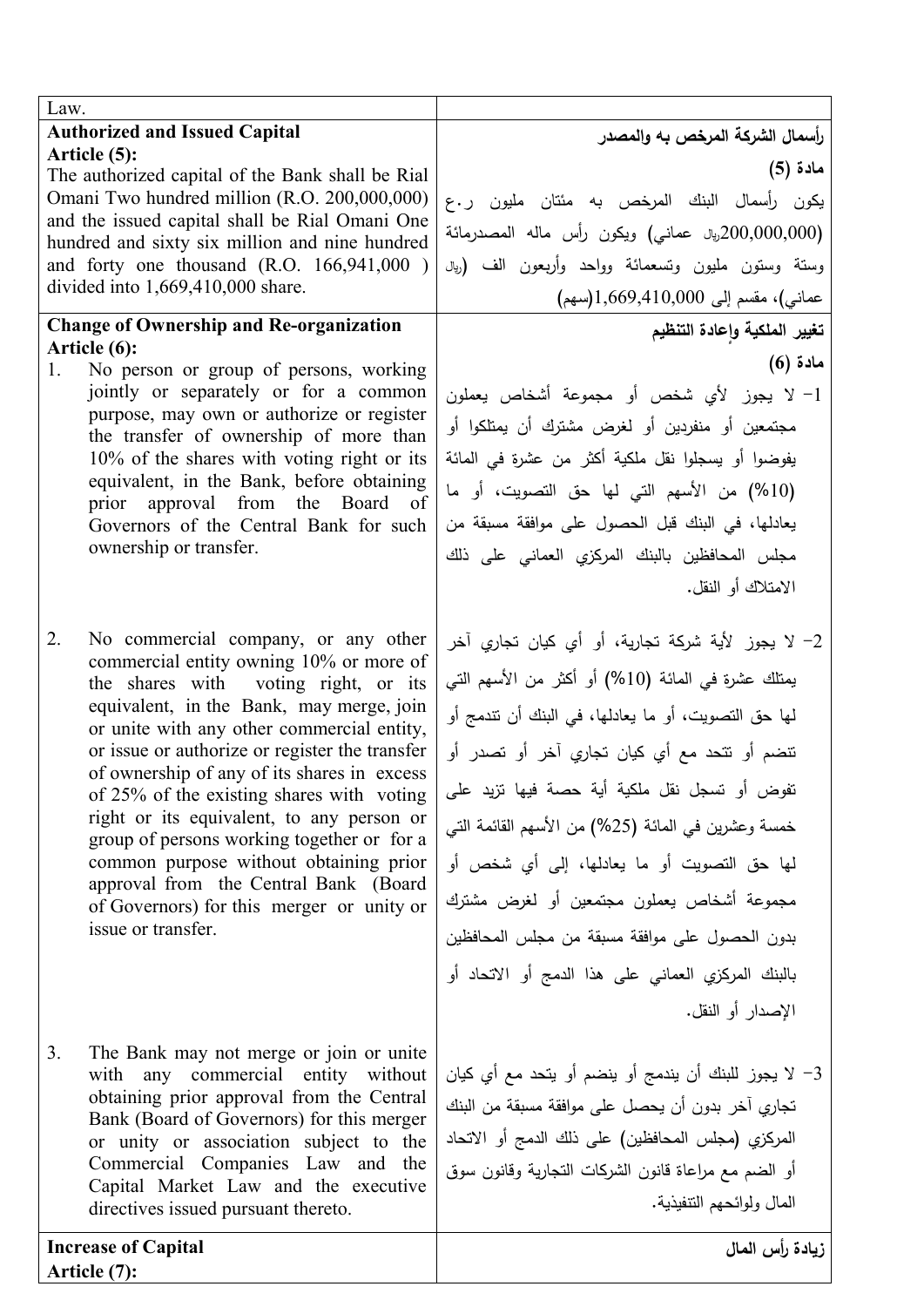| The Extraordinary General Meeting may<br>مادة (7)<br>resolve to increase the authorized share capital<br>يجوز بقرار من الجمعية العامة غير العادية زيادة رأس مال<br>of the Bank. The Board of Directors of the<br>البنك المرخص به، كما يجوز بقرار من مجلس الإدارة زيادة<br>Bank may resolve to increase the issued share<br>capital provided that the increase shall be<br>رأس المال المصدر بشرط أن نكون الزيادة في حدود رأس المال<br>within the limits of the authorized share<br>المرخص به.<br>capital.<br><b>Reduction of Capital</b><br>تخفيض رأس المال<br>Article (8):<br>مادة (8)<br>The extraordinary general meeting may<br>يجوز بقرار من الجمعية العامة غير العادية تخفيض رأس المال<br>resolve to reduce the issued share capital if it<br>exceeds the needs of the Bank's, provided that<br>المصدر إذا كان يفوق حاجة البنك بشرط ألا يترتب على ذلك<br>such reduction shall not result in reduction of<br>انخفاض رأس المال عن الحد الأدنى المقرر في القانون.<br>the share capital below the minimum level<br>prescribed in the law.<br>كما يجوز بقرار من هذه الجمعية تخفيض رأس المال المصدر<br>Such general meeting may also resolve to<br>إذا نكبد البنك خسائر وقامت بشطبها، وإذا نرتب على ذلك<br>reduce the issued share capital if the Bank has<br>انخفاض رأس المال عن الحد الأدنى، وجب على البنك أن<br>sustained losses and has written them off. If as<br>a result of such writing off, the share capital is<br>نتخذ إجراءات زيادته إلى ذلك الحد خلال سنة من تاريخ<br>reduced below the minimum level, the Bank<br>الشطب.<br>must carry out the procedure of increasing it<br>to that level within one year from the date of<br>the writing off.<br><b>Bonds</b><br>السندات<br>Article (9):<br>مادة (9)<br>Without prejudice to the provisions of the<br>Capital Market Authority Law and the Banking<br>ممع عـدم الإخــلال بأحكــام قــانون ســوق رأس المــال والقــانون<br>Law and provided that the approval of the<br>المصرفي وبشرط الحصول على موافقة البنك المركزي العماني،<br>Central Bank is obtained, the Bank may,<br>pursuant to a resolution adopted by<br>يجوز للبنك بقرار من الهيئة العامة غير العادية ان يصدر –<br>an<br>Extraordinary General Meeting, issue,<br>1n<br>مقابل المبالغ التي يقترضها– سندات او صكوك قابلة للتداول<br>consideration<br>for sums borrowed thereby,<br>وفقـا لأحكــام قــانون ســوق رأس المــال، ووفقـا للضــوابط التــي<br>tradable and /or convertible securities or bonds<br>in accordance with the rules of the executive<br>تحددها اللائحة التتفيذية لقانون الشركات.<br>regulations issued pursuant to the Companies<br>Law.<br><b>Board of Directors</b><br>مجلس الإدارة<br>Article (10):<br>مادة (10)<br>The Bank shall be managed by a Board of<br>Directors composed of 9 members, elected by<br>يتولَّى إدارة البنك مجلس إدارة يتكون من (9) أعضاء تتنخبهم<br>the ordinary general meeting according to the<br>الجمعية العامة العادية وفقأ للقواعد والإجراءات الصادرة عن<br>rules and procedures issued by the Capital<br>الـهيئة الـعامة لسوق الممال و البنك المركزي الـعمانـي .<br>Market Authority and Central Bank of Oman<br>Article (11):<br>مادة (11)<br>The term of office of a member of the Board<br>تكون مدة العضوية في مجلس الإدارة (٣) ثلاث سنوات من<br>of Directors, shall be three (3) years from the<br>date of convening the general meeting in<br>تاريخ انعقاد الجمعية العامة اجتماعها الذي أجري فيه الانتخاب<br>which the election was conducted, to the date<br>إلى تـاريخ انعقـاد اجتمـاع الجمعيـة العامـة السنوية الثالثـة التـي<br>of convening the third annual general meeting<br>تليها، وإذا جاوز تاريخ انعقاد هذه الجمعية مدة السنوات (٣)<br>following such general meeting. If the date of |                                        |  |
|--------------------------------------------------------------------------------------------------------------------------------------------------------------------------------------------------------------------------------------------------------------------------------------------------------------------------------------------------------------------------------------------------------------------------------------------------------------------------------------------------------------------------------------------------------------------------------------------------------------------------------------------------------------------------------------------------------------------------------------------------------------------------------------------------------------------------------------------------------------------------------------------------------------------------------------------------------------------------------------------------------------------------------------------------------------------------------------------------------------------------------------------------------------------------------------------------------------------------------------------------------------------------------------------------------------------------------------------------------------------------------------------------------------------------------------------------------------------------------------------------------------------------------------------------------------------------------------------------------------------------------------------------------------------------------------------------------------------------------------------------------------------------------------------------------------------------------------------------------------------------------------------------------------------------------------------------------------------------------------------------------------------------------------------------------------------------------------------------------------------------------------------------------------------------------------------------------------------------------------------------------------------------------------------------------------------------------------------------------------------------------------------------------------------------------------------------------------------------------------------------------------------------------------------------------------------------------------------------------------------------------------------------------------------------------------------------------------------------------------------------------------------------------------------------------------------------------------------------------------------------------------------------------------------------------------------------------------------------------------------------------------------------------------------------------------------------------------------------------------------------------------------------------------------------------------------------------------------------------------------------------------------------------------------------------------------------------------------------------------------------------------------------------------------------------------------------------------------------------------------------------------------------------------------------------------------------------------------------------------------------------------------------------------------------------------|----------------------------------------|--|
|                                                                                                                                                                                                                                                                                                                                                                                                                                                                                                                                                                                                                                                                                                                                                                                                                                                                                                                                                                                                                                                                                                                                                                                                                                                                                                                                                                                                                                                                                                                                                                                                                                                                                                                                                                                                                                                                                                                                                                                                                                                                                                                                                                                                                                                                                                                                                                                                                                                                                                                                                                                                                                                                                                                                                                                                                                                                                                                                                                                                                                                                                                                                                                                                                                                                                                                                                                                                                                                                                                                                                                                                                                                                                      |                                        |  |
|                                                                                                                                                                                                                                                                                                                                                                                                                                                                                                                                                                                                                                                                                                                                                                                                                                                                                                                                                                                                                                                                                                                                                                                                                                                                                                                                                                                                                                                                                                                                                                                                                                                                                                                                                                                                                                                                                                                                                                                                                                                                                                                                                                                                                                                                                                                                                                                                                                                                                                                                                                                                                                                                                                                                                                                                                                                                                                                                                                                                                                                                                                                                                                                                                                                                                                                                                                                                                                                                                                                                                                                                                                                                                      |                                        |  |
|                                                                                                                                                                                                                                                                                                                                                                                                                                                                                                                                                                                                                                                                                                                                                                                                                                                                                                                                                                                                                                                                                                                                                                                                                                                                                                                                                                                                                                                                                                                                                                                                                                                                                                                                                                                                                                                                                                                                                                                                                                                                                                                                                                                                                                                                                                                                                                                                                                                                                                                                                                                                                                                                                                                                                                                                                                                                                                                                                                                                                                                                                                                                                                                                                                                                                                                                                                                                                                                                                                                                                                                                                                                                                      |                                        |  |
|                                                                                                                                                                                                                                                                                                                                                                                                                                                                                                                                                                                                                                                                                                                                                                                                                                                                                                                                                                                                                                                                                                                                                                                                                                                                                                                                                                                                                                                                                                                                                                                                                                                                                                                                                                                                                                                                                                                                                                                                                                                                                                                                                                                                                                                                                                                                                                                                                                                                                                                                                                                                                                                                                                                                                                                                                                                                                                                                                                                                                                                                                                                                                                                                                                                                                                                                                                                                                                                                                                                                                                                                                                                                                      |                                        |  |
|                                                                                                                                                                                                                                                                                                                                                                                                                                                                                                                                                                                                                                                                                                                                                                                                                                                                                                                                                                                                                                                                                                                                                                                                                                                                                                                                                                                                                                                                                                                                                                                                                                                                                                                                                                                                                                                                                                                                                                                                                                                                                                                                                                                                                                                                                                                                                                                                                                                                                                                                                                                                                                                                                                                                                                                                                                                                                                                                                                                                                                                                                                                                                                                                                                                                                                                                                                                                                                                                                                                                                                                                                                                                                      |                                        |  |
|                                                                                                                                                                                                                                                                                                                                                                                                                                                                                                                                                                                                                                                                                                                                                                                                                                                                                                                                                                                                                                                                                                                                                                                                                                                                                                                                                                                                                                                                                                                                                                                                                                                                                                                                                                                                                                                                                                                                                                                                                                                                                                                                                                                                                                                                                                                                                                                                                                                                                                                                                                                                                                                                                                                                                                                                                                                                                                                                                                                                                                                                                                                                                                                                                                                                                                                                                                                                                                                                                                                                                                                                                                                                                      | convening such general meeting extends |  |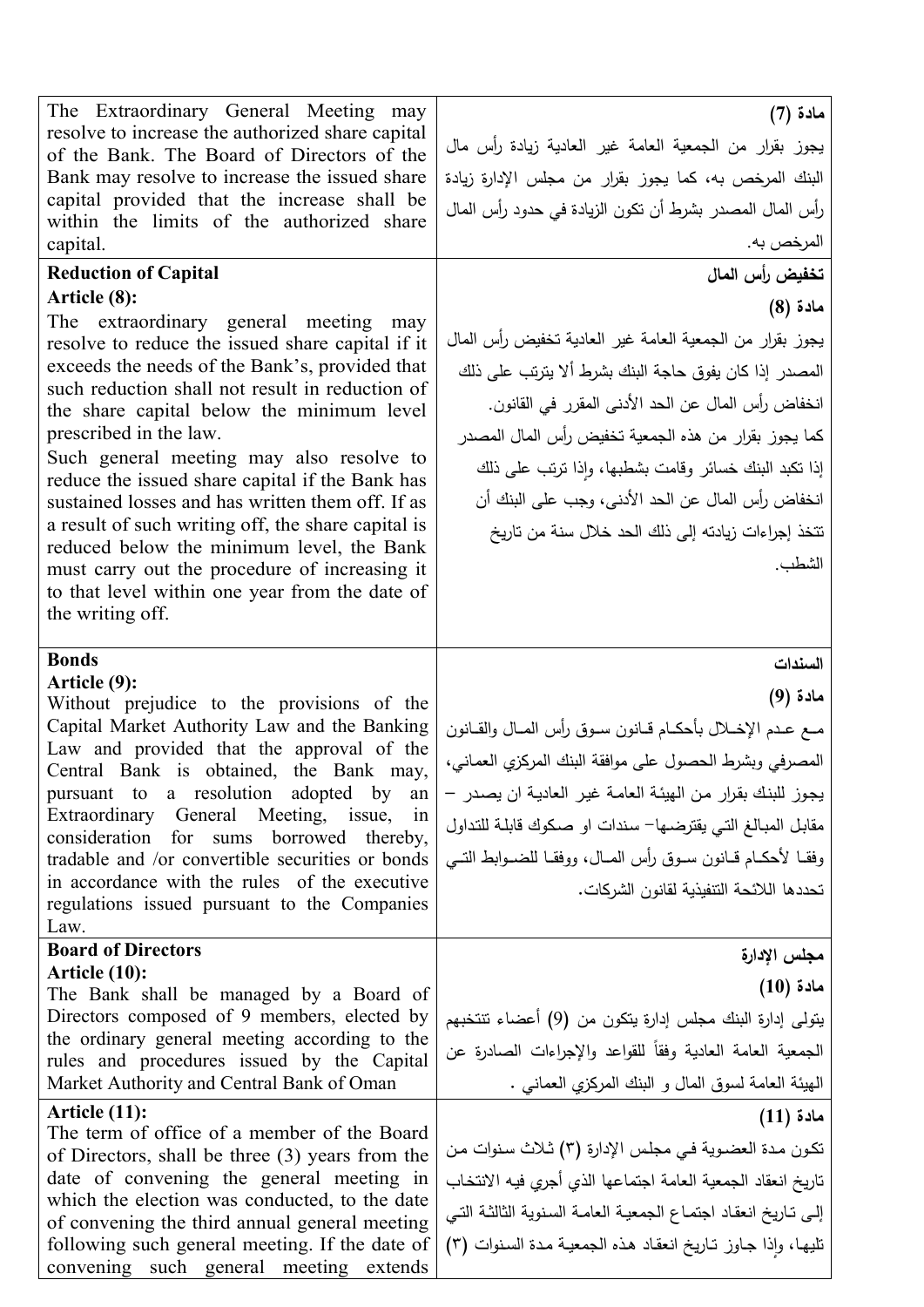| beyond the period of the aforementioned three<br>(3) years, the membership shall be extended                                            | الثلاث المشار إليها، مددت العضوية بحكم القانون إلى ناريخ                                                       |
|-----------------------------------------------------------------------------------------------------------------------------------------|----------------------------------------------------------------------------------------------------------------|
| by virtue of law, until the date it is convened,                                                                                        | انعقادهـا علـى ألا يتجـاوز ذلـك نهايــة المـدة المحـددة لانعقـاد                                               |
| provided that such extension shall not extend                                                                                           | الجمعية العامة السنوية.                                                                                        |
| beyond the expiry of the period specified for                                                                                           |                                                                                                                |
| convening the annual general meeting.<br>Article (12)                                                                                   |                                                                                                                |
| Where the office of a director becomes vacant in                                                                                        | مادة (12)                                                                                                      |
| the period between two ordinary general                                                                                                 | إذا شغر مركز عضو من الأعضاء المنتخبين في الفترة التي                                                           |
| meetings, the Board of Directors may appoint an                                                                                         | تقع بين اجتماعين لجمعيتين عامتين عاديتين يعود لمجلس                                                            |
| interim director who satisfies the requirements<br>of membership provided by the Capital Market                                         | الادارة ملء المركز الشاغر بعضو مؤقت تتوفر فيه شروط                                                             |
| Authority and the Central Bank, to fill the vacant                                                                                      | العضـوية التــي تحــددها الـهيئــة الـعامــة لســوق المــال والبنــك                                           |
| office until the next ordinary general meeting. If                                                                                      | المركزي، ويشـغل هـذا المركـز حتـى انعقـاد اجتمـاع الجمعيـة                                                     |
| vacant positions or the number of members<br>appointed by the Board of Directors, amounts to                                            | العامـة العاديـة التـالـي. وأمـا إذا بلغت المراكـز المؤقتـة أكثـر مـن                                          |
| more than half the number of elected members                                                                                            | النصف فإنه يجب على مجلس الإدارة دعوة الجمعية العامة الى                                                        |
| of the Board, the Board shall convene an                                                                                                | اجتماع عادي خلال (60) سنين يوماً من تاريخ شغور آخر                                                             |
| ordinary general meeting within sixty (60) days<br>from the date on which the last position has                                         |                                                                                                                |
| fallen vacant to elect new members, in order to                                                                                         | مركز ، وذلك لشغل المراكز الشاغرة. وفي جميع الأحوال يشغل                                                        |
| fill the vacant positions. However in all cases,                                                                                        | هؤلاء الاعضاء المؤقتين مراكزهم حتى انتهاء المدة المتبقية من                                                    |
| the interim director (s) shall assume this (these)                                                                                      | عضوية أسلافهم.                                                                                                 |
| position(s) for the remaining tenure of the<br>predecessors.                                                                            |                                                                                                                |
| Article (13):                                                                                                                           |                                                                                                                |
|                                                                                                                                         | مادة (13)                                                                                                      |
|                                                                                                                                         |                                                                                                                |
| The Board members, from the date of their<br>election and throughout the term of their<br>office, shall comply with all applicable laws | يلتزم أعضاء مجلس الإدارة من تاريخ انتخابهم وحتى نهاية<br>مدة شغلهم المنصب بالقوانين السارية بما في ذلك القانون |
| including the Banking Law, the regulations,<br>directions and circulars of the Central Bank                                             | المصــرفي، ولــوائح وتعليمــات وتعــاميم البنــك المركــزي،                                                    |
| and instructions issued by other competent                                                                                              | والتعليمات الصادرة عن الجهات المختصة الأخرى.                                                                   |
| authorities.                                                                                                                            |                                                                                                                |
| Article (14)                                                                                                                            | مادة (14)                                                                                                      |
| Immediately following the election of a new                                                                                             | على مجلس الإدارة، وفور انتخابه من قبل الجمعية العامة،                                                          |
| Board of Directors by the Ordinary General                                                                                              | الاجتماع لانتخاب رئيس له ونائب للرئيس من بين أعضائه.                                                           |
| Meeting, the Board of Directors shall meet to                                                                                           |                                                                                                                |
| elect their Chairman and a Deputy Chairman                                                                                              | ويمثل رئيس المجلس البنك أمام القضاء وأمام الغير ويقوم نائب                                                     |
| from among its members. The Chairman of the<br>Board represents the Bank in front of the court                                          | الرئيس مقام الرئيس عند غيابه لأي سبب.                                                                          |
| and in front of others, and the Deputy Chairman                                                                                         |                                                                                                                |
| shall assume the office of the Chairman in his                                                                                          |                                                                                                                |
| absence for any reason.                                                                                                                 |                                                                                                                |
|                                                                                                                                         |                                                                                                                |
| Article (15):<br>The Board shall have full authority to perform                                                                         | مادة (15)                                                                                                      |
| all acts required for the management of the                                                                                             | لمجلس الإدارة الصلاحيات الكاملة للقيام بجميع الأعمال التي                                                      |
| Bank pursuant to its objectives. Such authority<br>shall not be limited or restricted, except as                                        | تستلزمها إدارة البنك لتحقيق غاياته. ولا تكون هذه الصلاحيات                                                     |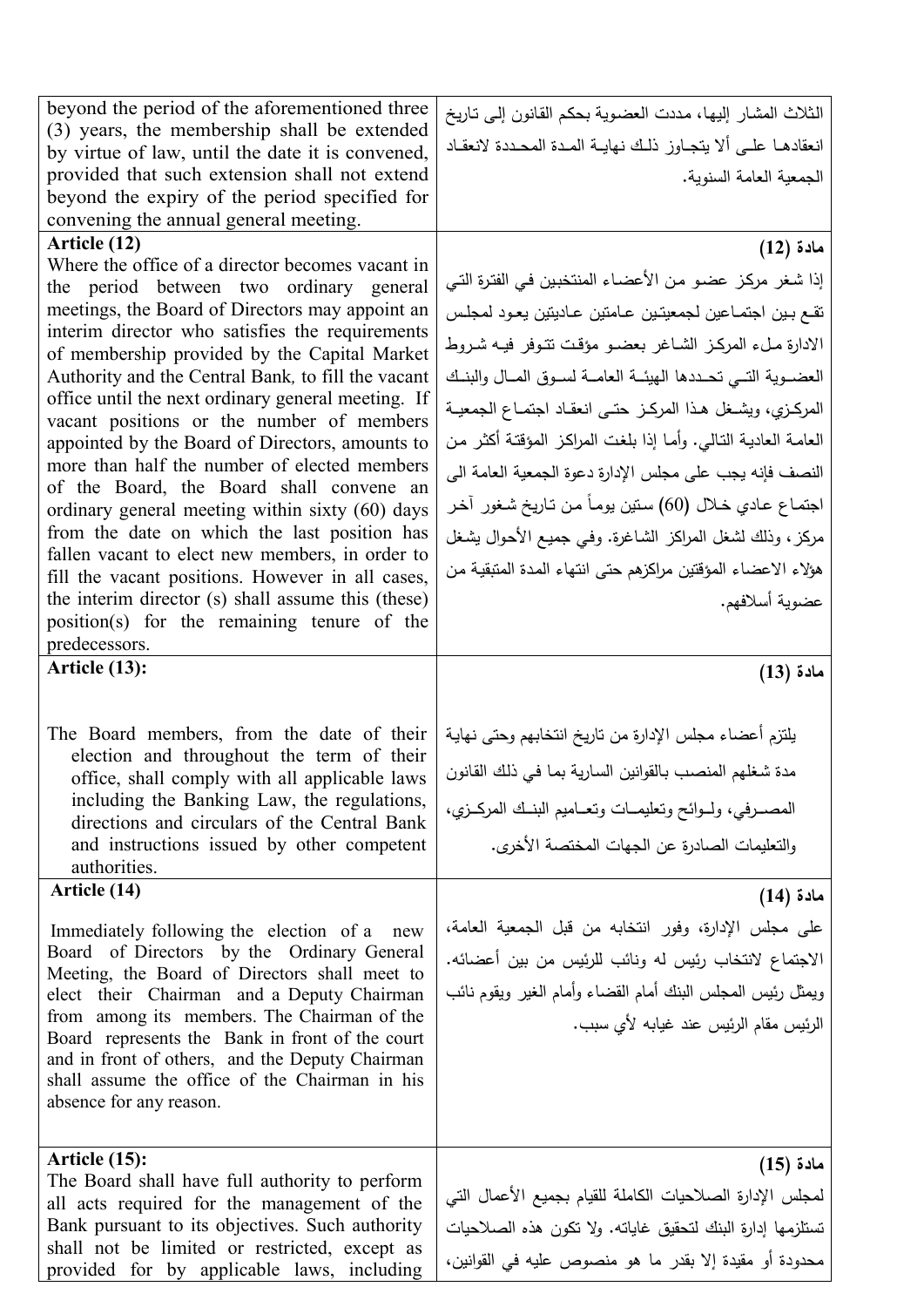Banking Law, any directions or instructions of the Central Bank, by these Articles, or by resolutions of the general meetings of the Bank. The Board's responsibilities shall include, without limitation the following:

- 1. Approving the Bank's commercial and financial policies together with its estimated budget with a view to achieving the objectives of the Bank and to maintain and promote the rights of its shareholders;
- 2. Developing, reviewing and updating necessary business plans from time to time in order to put into operation the Bank's objectives and for carrying out the Bank's commercial activities in light of the Bank's objectives for which it has been incorporated;
- 3. Adopting and implementing the Bank's disclosure policies and to follow up the implementation thereof in accordance with the disclosure rules and guidelines issued by the Capital Market Authority;
- 4. Supervising the performance of the executive management and to ensure that the Bank's business proceeds in a manner which achieves the objectives for which the Bank has been established;
- 5. Providing accurate information to the Bank's shareholders on the dates specified by the Capital Market Authority in accordance with its disclosure rules and guidelines;
- 6. Appraising the performance of the Bank's key employees and assess the work carried out by the committees formed by the Board pursuant to the Commercial Companies Law;
- 7. Approving the financial statements relating to the Bank's business and operations as submitted by the executive management to the Board quarterly, and taking adequate steps to ensure that those statements reflect the correct financial position of the Bank as at that time;
- 8. Including in the annual financial report presented to the Annual General Meeting the reasons justifying the ability of the Bank to pursue its specified activities for the

<sub>ل</sub>يشمل ذلك القانون المصرفي، أو لوائح البنك المركز*ي* العُماني أو أیا من أحكام النظام الأساسي للبنك أو قرارات الجمعیة المعامة للبنك. ويكون مجلس إدارة البنك مسئولا عن الأمور التالیة دون حصر:

- (1) اعتماد السیاسات التجاریة والمالیة والموازنة التقدیریة للبنك بما یحقق أغراضه والمحافظة على حقوق مساهمیه وتنمیتها.
- (2) وضع خطط العمل اللازمة ومراجعتها وتحدیثها من فترة لأخرى لتنفیذ أهداف البنك والقیام بأنشطته التجاریة في ضوء الغرض من تأسیسه.
- (3) وضع وتنفیذ ومراقبة ومتابعة تنفیذ سیاسة الإفصاح لنتي يتبناها البنك وفقا لمتطلبات ولوائح الإفصاح والإرشادات التي تصدرها الهیئة العامة لسوق المال.
- (4) مراقبة أداء الإدارة التنفیذیة والتأكد من حسن سیر العمل بما یحقق أهداف البنك التي تأسس من أجلها.
- (5) تقدیم معلومات دقیقة لمساهمي البنك في التواریخ التي تحددها المهيئة العامة لسوق المال وفقا لمتطلبات وارشادات الإفصاح.
- (6) تقییم أداء العاملین الرئیسیین بالبنك، وتقییم الأعمال لنتي تقوم بـها اللـجان النتي يشكلـها المـجلس طبقا لقانون الشركات التجاریة.
- (7) الموافقة على البیانات المالیة المتعلقة بنشاط وعملیات البنك والتي تقدم للمجلس من الإدارة التنفیذیة كل ثلاثة أشهر واتخاذ الخطوات المناسبة للتأكد من أن تلك البیانات تعكس المركز المالي الصحیح للبنك في الوقت المعین لها.
- (8) تضمین التقریر السنوي المقدم للجمعیة العامة في اجتماعها العادي مسوغات مقدرة البنك على الاستمرار في ممارسة الأنشطة المحددة له من أجل تحقیق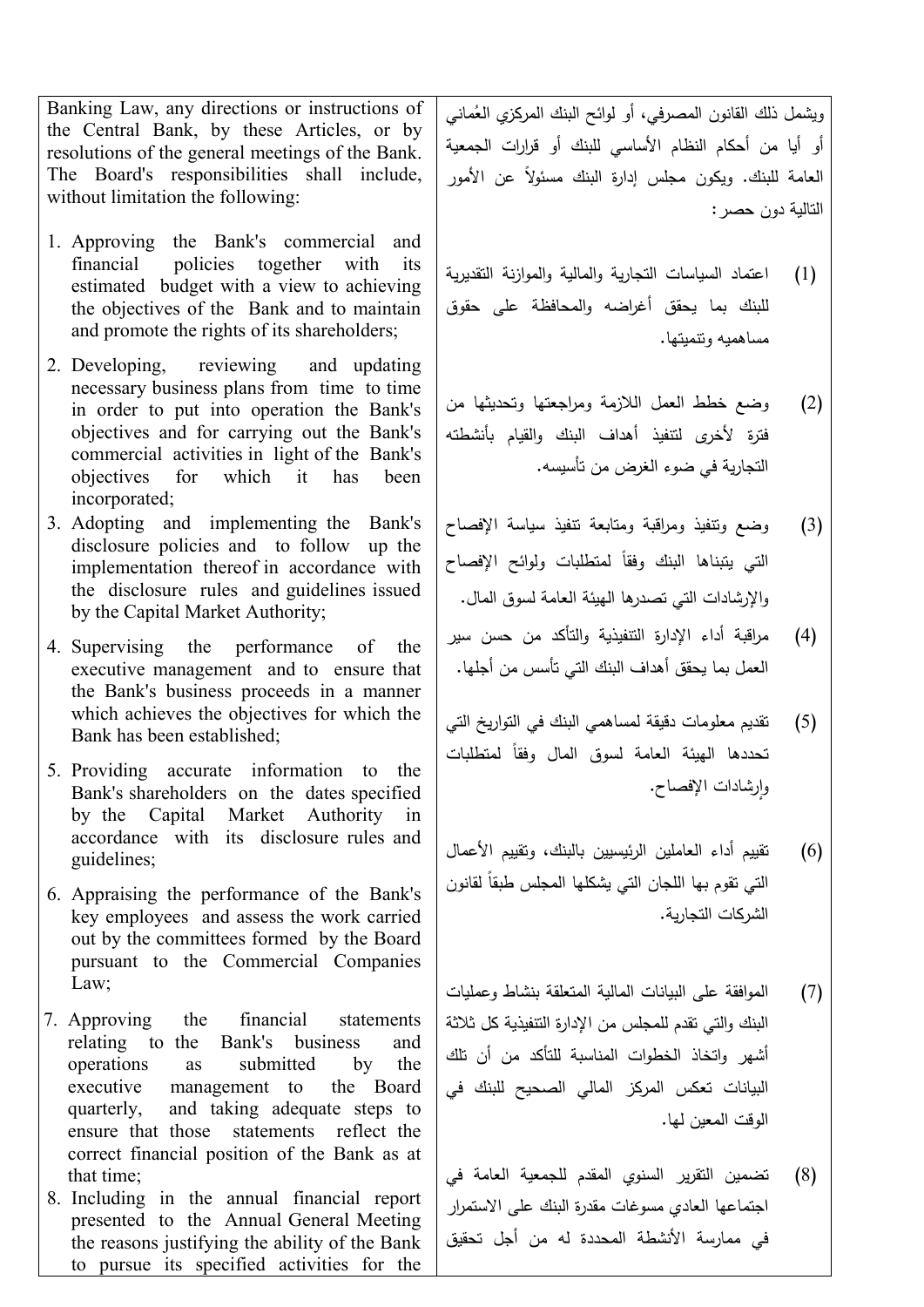| achievement of its objectives;<br>9. Including in the financial statements a full<br>statement of all amounts which a Director<br>may have received during the course of each<br>financial year.<br>10. Officially notifying the Central Bank<br>regarding any resolutions adopted by the<br>company with regard to the appointment of<br>the board members, the chairman, the<br>appointment of the Chief Executive Officer,<br>the General Manager and their deputies<br>within 30 days from the date of issuance of<br>the appointment or employment resolutions<br>in accordance with the rules issued by the<br>Central Bank. | أغراضه.<br>تضمين البيانات المالية بياناً كاملاً عن جميع المبالغ<br>(9)<br>التي يكون قد نلقاها أي عضو من البنك خلال السنة.<br>(10)   إخطار  البنك  المركزي رسمياً بأي قرار  نتخذه الشركة<br>بتعبين رئيس وأعضاء مجلس الإدارة والرئيس النتفيذي<br>والمدير العام بالشركة ونوابهم وذلك خلال ثلاثين<br>(30) يوماً من تاريخ صدور قرارات النعيين أو<br>التوظيف وذلك على النحو وبالشكل والضوابط التى<br>يحددها البنك المركزي. |
|------------------------------------------------------------------------------------------------------------------------------------------------------------------------------------------------------------------------------------------------------------------------------------------------------------------------------------------------------------------------------------------------------------------------------------------------------------------------------------------------------------------------------------------------------------------------------------------------------------------------------------|----------------------------------------------------------------------------------------------------------------------------------------------------------------------------------------------------------------------------------------------------------------------------------------------------------------------------------------------------------------------------------------------------------------------|
| Article (16):<br>The Board of Directors shall be prohibited<br>from performing the following acts unless it<br>is expressly authorized to do so by the<br>Company's Articles of Association or a<br>resolution of the ordinary general meeting:<br>1. make donations, other than donations<br>that required by the business interest                                                                                                                                                                                                                                                                                               | مادة (16)<br>يحظر على مجلس الإدارة القيام بالأعمال الآنية ما لم يرخص<br>له صراحة بموجب النظام الأساسي للشركة أو بقرار من<br>الجمعية العامة العادية:<br>1- تقديم التبرعات، ما عدا التبرعات التي تتطلبها مصلحة                                                                                                                                                                                                         |
| and of a small value and ordinary.<br>However, the Board may make such<br>donations and in the amounts it deems<br>appropriate where the Board deems<br>that such donations are required to<br>fulfil its social responsibility.                                                                                                                                                                                                                                                                                                                                                                                                   | العمل متى كانت ضئيلة القيمة وعادية. إلا أنه يحق<br>لمجلس الإدارة أن يقوم بنقديم النبرعات بالمبالغ التي يراها<br>مناسبة عندما يقرر مجلس الإدارة أن مثل نلك النبرعات<br>ضرورية لغايات تحقيق مسؤولياته الاجتماعية.                                                                                                                                                                                                      |
| 2. create a mortgage or a pledge on the<br>assets of the Bank, except for securing<br>its debts incurred in the ordinary course<br>of its business.                                                                                                                                                                                                                                                                                                                                                                                                                                                                                | 2– الرهن على موجودات البنك أو النأمين عليها إلا لضمان<br>ديونها المترتبة في سياق أعمالها الاعتيادية.                                                                                                                                                                                                                                                                                                                 |
| 3. guarantee the debts of third parties, with<br>the exception of the guarantees that are<br>entered into in the ordinary course of<br>business with the object of achieving<br>the Bank's objectives.                                                                                                                                                                                                                                                                                                                                                                                                                             | 3- كفالة ديون الغير، ما عدا الكفالات المعقودة في سياق<br>العمل الاعتيادي من أجل تحقيق أغراض البنك.                                                                                                                                                                                                                                                                                                                   |
| Article (17):<br>The Board of Directors shall appoint the Chief<br>Executive Officer<br>and determine<br>his/her<br>compensation and performance bonus. The<br>person appointed as Chief Executive Officer<br>should be a resident in the Sultanate of Oman<br>and his/her appointment shall be subject to<br>compliance with the requirements under<br>Banking Law and other directives<br>and<br>regulations issued by the Central Bank.<br>The                                                                                                                                                                                  | ماده (17)<br>يعين مجلس الإدارة الرئيس التنفيذي ويحدد أجره ومكافآته<br>ويشترط أن يكون مقيماً في سلطنة عمان مع مراعاة النقيد<br>بمنطلبات القانون المصرفي ونعليمات ونوجيهات البنك المركزي<br>العماني. ويحدد الهيكل التنظيمي/ اللوائح الداخلية للبنك حقوق<br>ومسئوليات والنزامات واختصاصات الرئيس التتفيذي.                                                                                                              |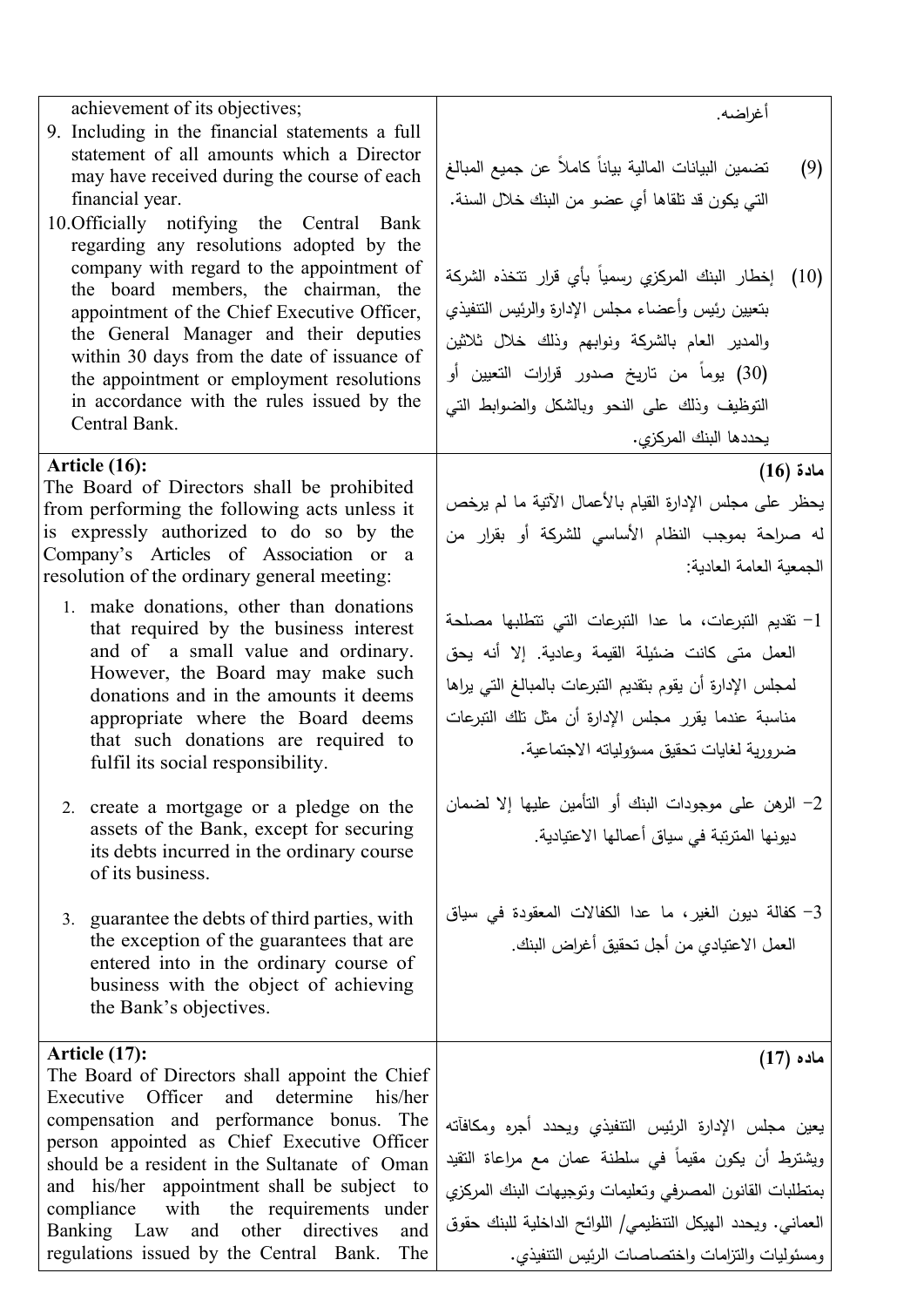| Bank's organisational<br>structure<br>internal<br>$\sqrt{2}$<br>shall<br>specify the<br>regulations<br>rights,<br>responsibilities, obligations and duties of the<br>Chief Executive Officer.                                                                                                                                                                                                                                                                                                                                                                         |                                                                                                                                                                                                                                                                                                                                                                                                                                       |
|-----------------------------------------------------------------------------------------------------------------------------------------------------------------------------------------------------------------------------------------------------------------------------------------------------------------------------------------------------------------------------------------------------------------------------------------------------------------------------------------------------------------------------------------------------------------------|---------------------------------------------------------------------------------------------------------------------------------------------------------------------------------------------------------------------------------------------------------------------------------------------------------------------------------------------------------------------------------------------------------------------------------------|
| Article (18):                                                                                                                                                                                                                                                                                                                                                                                                                                                                                                                                                         | مادة (18)                                                                                                                                                                                                                                                                                                                                                                                                                             |
| The membership of the Board shall come to an<br>in accordance with<br>end<br>the Commercial<br>Companies Law, the Capital Market Authority<br>Law and upon the dismissal of a Board member<br>by the Board of Governors of the Central Bank.                                                                                                                                                                                                                                                                                                                          | تتنهى عضوية المجلس طبقًا لأحكام قانون الشركات التجارية،<br>وقانون سوق رأس المال، كما يُعزل عضو مجلس الإدارة بقرار<br>من مجلس المحافظين بالبنك المركزي.                                                                                                                                                                                                                                                                                |
| Article (19):                                                                                                                                                                                                                                                                                                                                                                                                                                                                                                                                                         | مادة (19)                                                                                                                                                                                                                                                                                                                                                                                                                             |
| 1. No person who is a member of the<br>Board of Directors, official, manager<br>employee of the Bank shall hold any office<br>in another bank or accept to be a member of<br>the board of directors of any commercial<br>participate<br>or to<br>in<br>the<br>company,<br>management of a banking institution or any<br>other financial institution, if such an office<br>or participation is in conflict with the<br>responsibilities delegated to such person<br>according to the Banking Law, or by the<br>Bank, unless clearly sanctioned by the<br>Central Bank. | 1.   لا يحق لأي شخص يشغل منصب عضو في مجلس<br>إدارة البنك أو منصب مسؤول أو مدير أو مستخدم في<br>البنك أن يشغل أي منصب في بنك آخر أو أن يقبل بأن<br>يكون عضـواً فـي مجلـس إدارة أيــة شـركه تجاريــة أو أن<br>يشارك في إدارة مؤسسة مصرفية أو مالية أخرى إذا كان<br>ذلك المنصب يتعارض أو نلك المشاركة تتعارض مع<br>المسؤوليات المعهود بها إلى ذلك الشخص وفقأ للقانون<br>المصرفي أو من قبل البنك، ما لم يأذن البنك المركزي<br>صراحة بذلك. |
| 2. The Bank shall not, nor any members of the<br>Board of Directors or any official or<br>manager or employee in the Bank, disclose<br>any information, or take action relating to<br>any customer of the Bank except after the<br>consent of such customer, or except when<br>such disclosure is required under the laws<br>of the Sultanate, or as per the instructions of<br>the Central Bank. In any case, the Bank<br>should notify its customer promptly of such<br>disclosure<br>unless<br>the law<br>specifies<br>otherwise.                                  | 2. لا يجوز للبنك أو أي عضو في مجلس إدارته أو مسؤول<br>فيه أو مدير له أو موظف به أن يفصح عن أية معلومات<br>أو يتخذ أي إجراء يتعلق بأي عميل للبنك إلا بعد موافقة<br>ذلك العميل أو إذا كـان ذلك الإفصــاح مطلوبـاً بموجـب<br>قـوانين السـلطنة أو بنـاء علـى تعليمـات البنـك المركـزي.<br>وعلى البنك في كل الأحوال أن يحيط عميلـه علمـاً بذلك<br>الإفصاح على الفور ، ما لم ينص القانون خلاف ذلك.                                          |
| 3. The Bank shall not, as a condition of<br>conducting banking activities with any<br>person or customer or of continuing in such<br>dealings with any customer, impose any<br>action which would unreasonably preclude<br>such person or customer from becoming a<br>customer of another bank.                                                                                                                                                                                                                                                                       | 3. لا يجوز للبنك، كشرط لممارسة الأعمال المصرفية مـع<br>أي شخص أو عميل أو للاستمرار فـي ذلك التعامل مـع<br>أي عميل أن يفرض أي إجراء يحول بصورة غير معقولة<br>دون أن يصبح ذلك الشخص أو العميل عميلا لمصرف<br>أخر .                                                                                                                                                                                                                      |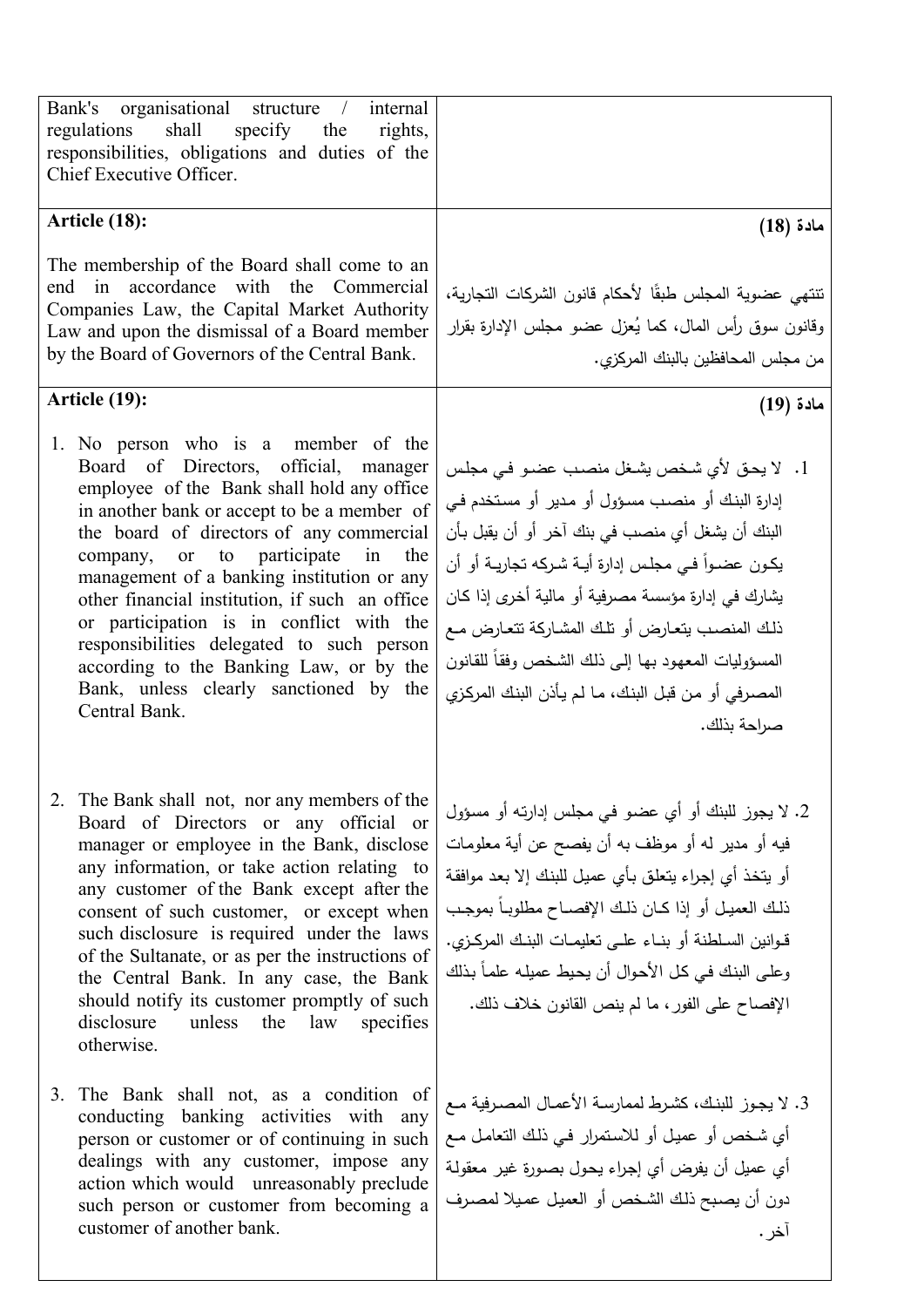| Article (20):<br>The members of the Board of Directors shall be<br>jointly liable to the Bank, the shareholders and<br>third parties for the damage resulting from their<br>joint acts in violation of the law, or acts which<br>are beyond the scope of their authorities, or for<br>any fraud, forgery or negligence committed by<br>them during the performance of their duties, and<br>also for their failure to act as prudent persons<br>under certain circumstances.                                                                                                                                                                                                                                                                                                                                                                                        | مادة (20)<br>أعضاء مجلس الإدارة مسؤولون بالنضامن نجاه الشركة<br>والمساهمين والغير عن الأضرار النانجة عن أعمالهم المشتركة<br>المخالفة للقانون، أو التي نتجاوز حدود صلاحياتهم وعن أي<br>غش أو نزوير أو إهمال برنكبونه في أثناء أداء مهامهم، وكذلك<br>عن عدم تصرفهم تصرف الشخص الحريص في ظروف معينة.                                                                                                                                                                                        |
|--------------------------------------------------------------------------------------------------------------------------------------------------------------------------------------------------------------------------------------------------------------------------------------------------------------------------------------------------------------------------------------------------------------------------------------------------------------------------------------------------------------------------------------------------------------------------------------------------------------------------------------------------------------------------------------------------------------------------------------------------------------------------------------------------------------------------------------------------------------------|------------------------------------------------------------------------------------------------------------------------------------------------------------------------------------------------------------------------------------------------------------------------------------------------------------------------------------------------------------------------------------------------------------------------------------------------------------------------------------------|
| Article (21):<br>Convening of the Board of Directors shall not<br>be valid unless the meeting is attended by two<br>thirds of the members or their representatives.<br>Resolutions shall be adopted by simple<br>majority.<br>A Director or his representative may participate<br>in a meeting of the Board by means of<br>telephone conference or video link provided the<br>said Director or his representative shall at all<br>times throughout the meeting be heard by all<br>others present at the meeting and provided that<br>he/she shall hear all others present at the<br>meeting. A Director or his representative<br>participating in a meeting of the Board of by<br>means of telephone conference or video link<br>shall be deemed to be present at the meeting and<br>the meeting shall be deemed to take place at the<br>location of the Chairman. | مادة (21)<br>لا يكون انعقاد مجلس الإدارة صحيحا إلا إذا حضىر الاجتماع<br>ثلثًا الأعضاء، أو من ينوب عنهم، وتصدر القرارات بالأغلبية<br>المطلقة.<br>يحق لعضو مجلس الإدارة أو ممثلـه المشاركة فـي اجتماعـات<br>مجلس الإدارة عن طريق الهـاتف أو أجهـزة الفيـديو بشـرط أن<br>يتمكن جميع الحضور من سماعه طيلة فترة الاجتماع وأن<br>يكون بمقدوره سماع كافة مداولات الاجتماع وفي حالـة تـوفر<br>هذه الشروط يعتبر ذلك العضو أو ممثله قد حضر الاجتماع<br>ويعتبر محل انعقاد الاجتماع محل وجود الرئيس. |
| Article (22):<br>The proceedings of Board meetings shall be in<br>accordance with the provisions<br>of the<br>Commercial Companies law.                                                                                                                                                                                                                                                                                                                                                                                                                                                                                                                                                                                                                                                                                                                            | مادة (22)<br>نكون إجراءات اجتماعات مجلس الإدارة وفق أحكام قانون<br>الشركات التجارية.                                                                                                                                                                                                                                                                                                                                                                                                     |
| <b>General Meetings</b><br>Article (23):<br>(1) The general meetings of the Bank shall be<br>convened in accordance with the provisions<br>of the Commercial Companies Law, the<br>Capital Market Authority Law and the<br>Banking Law.                                                                                                                                                                                                                                                                                                                                                                                                                                                                                                                                                                                                                            | الجمعيات العامة<br>مادة (23)<br>(1) نتعقد اجتماعات الجمعية العامة للبنك طبقًا لأحكام قانون<br>الشركات التجارية وقانون سوق رأس المال والقانون<br>المصرفي.                                                                                                                                                                                                                                                                                                                                 |
| $(2)$ The annual general meeting shall be held<br>each year within (90) ninety days of the end<br>of the Bank's financial year. Other ordinary<br>shall be held when<br>meetings<br>general<br>required by the Commercial Companies Law<br>or the Oman Banking Law<br>the<br>or<br>Market Law and amendments<br>Capital<br>thereto or the regulations of the Central Bank<br>or the Bank's regulations or when the need<br>arises to hold such meetings. The agenda of                                                                                                                                                                                                                                                                                                                                                                                             | (2) ينعقد اجتماع الجمعية العامة العادية السنوية خلال (90)<br>تسعين يوما على الأكثر من تاريخ انتهاء السنة المالية<br>للبنك. ونتعقد اجتماعات أخرى للجمعية العامة العادية<br>عندما يوجب ذاك قانون الشركات التجارية أو قانون<br>المصارف العماني أو قانون رأس المال ونعديلانه أو لوائح                                                                                                                                                                                                        |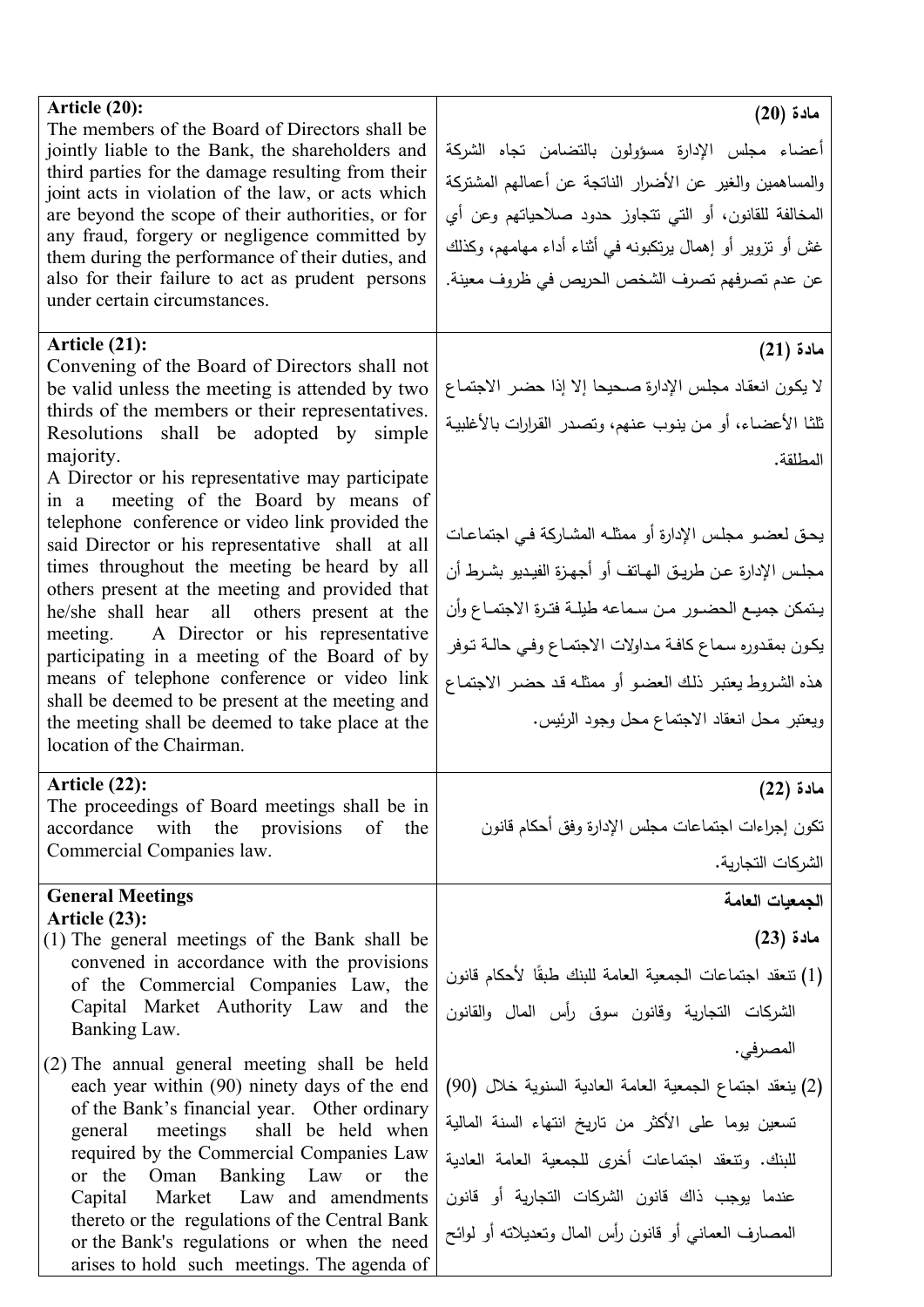| the Annual General Meeting shall include:                                          | البنك المركزي أو أنظمة البنك أو عند نشوء الحاجة لعقد         |
|------------------------------------------------------------------------------------|--------------------------------------------------------------|
| 1- Study and approval of the Board of                                              | مثل هذه الاجتماعات. ويجب أن يتضمن جدول أعمال                 |
| Directors' report on the activities of the                                         | الجمعية العامة العادية السنوية ما يلي:                       |
| Bank and its financial status during the<br>expired financial year.                |                                                              |
|                                                                                    | 1.  دراسة نقرير  مجلس الإدارة والموافقة عليه وذلك فيما بتعلق |
| 2- Study and approval of the Board of<br>Director's report on the organization     | بأنشطة البنك ووضعه المالي خلال السنة المالية المنتهية.       |
| and management of the company,                                                     | 2. دراسة نقرير مجلس الادارة والموافقة عليه فيما يتعلق        |
| during the expired financial year.                                                 | بتنظيم وادارة الشركة خلال السنة المالية المنتهية.            |
| 3- Study and approval of the auditor's                                             |                                                              |
| report on the financial statements of<br>the Bank for the expired financial        | 3.  دراسة نقرير  مراقب الحسابات والموافقة عليه والمتضمن      |
| year.                                                                              | البيانات المالية للبنك خلال السنة المالية المنتهية.          |
| 4- Election of the members of the Board                                            |                                                              |
| of Directors and removal thereof.                                                  | 4. انتخاب أعضاء مجلس الإدارة وعزلهم.                         |
| 5- Study and approval of the proposed                                              |                                                              |
| dividends<br>distribution of<br>$\overline{\mathbf{t}}$<br>the<br>shareholders.    |                                                              |
|                                                                                    | 5.  دراسة والموافقة على اقتراح نوزيع أنصبة الأرباح على       |
| 6- Approval of the remunerations and<br>sitting fees of the members of the         | المساهمين.                                                   |
| Board of Directors.                                                                | . تحديد المكافآت السنوية وبدل حضور جلسات مجلس                |
|                                                                                    | إدارة البنك.                                                 |
| 7- Appointment of the auditor for the<br>new financial year, and determining       |                                                              |
| his/her fees.                                                                      | 7. تعيين مراقب الحسابات للسنة المالية الجديدة وتحديد         |
| (3) The General meeting shall also look into:                                      | أتعابه/ها.                                                   |
|                                                                                    | (3) كما أن للجمعية العامة النظر في الأمور التالية:           |
| 1- The removal of the<br>Directors<br>who<br>caused violations<br>harmful to the   | 1.   النظر فـي عزل الأعضـاء المتسببين فـي المخالفـات         |
| Shareholders' interests when the Board                                             | الضارة بمصالح المساهمين عند عدم إزالة أسبابها من             |
| of Directors fail to remove its causes at                                          | قبـل مجلـس الإدارة فـى الميعـاد المحـدد مـن الهيئـة          |
| the set date by the Capital Market<br>Authority or if its removal is impossible.   | العامة لسوق المال أو إذا كانت إزالتها مستحيلة.               |
| 2- The removal of any member of the Board                                          | 2.   النظر فـي عزل أي مـن أعضـاء مجلس الإدارة وفقـا          |
| of Directors according to a resolution                                             | للقرار الصادر بشأنه في مجلس المحافظين في البنك               |
| issued by the Board of Governors at the<br>Central Bank of Oman.                   | المركزي العماني.                                             |
| 3- The removal of any or all members of the                                        |                                                              |
| Board of Directors at any time and                                                 | 3.  النظـر فـي عـزل أي مـن أعضــاء مجلـس الإدارة أو          |
| without giving any reason.                                                         | جميعهم في أي وقت من الأوقات دون إبداء الأسباب.               |
| 4- The Ordinary General Meeting may look<br>and decide on all matters that are not | 4. للجمعية العامة في اجتماعها العادي النظر والبت في          |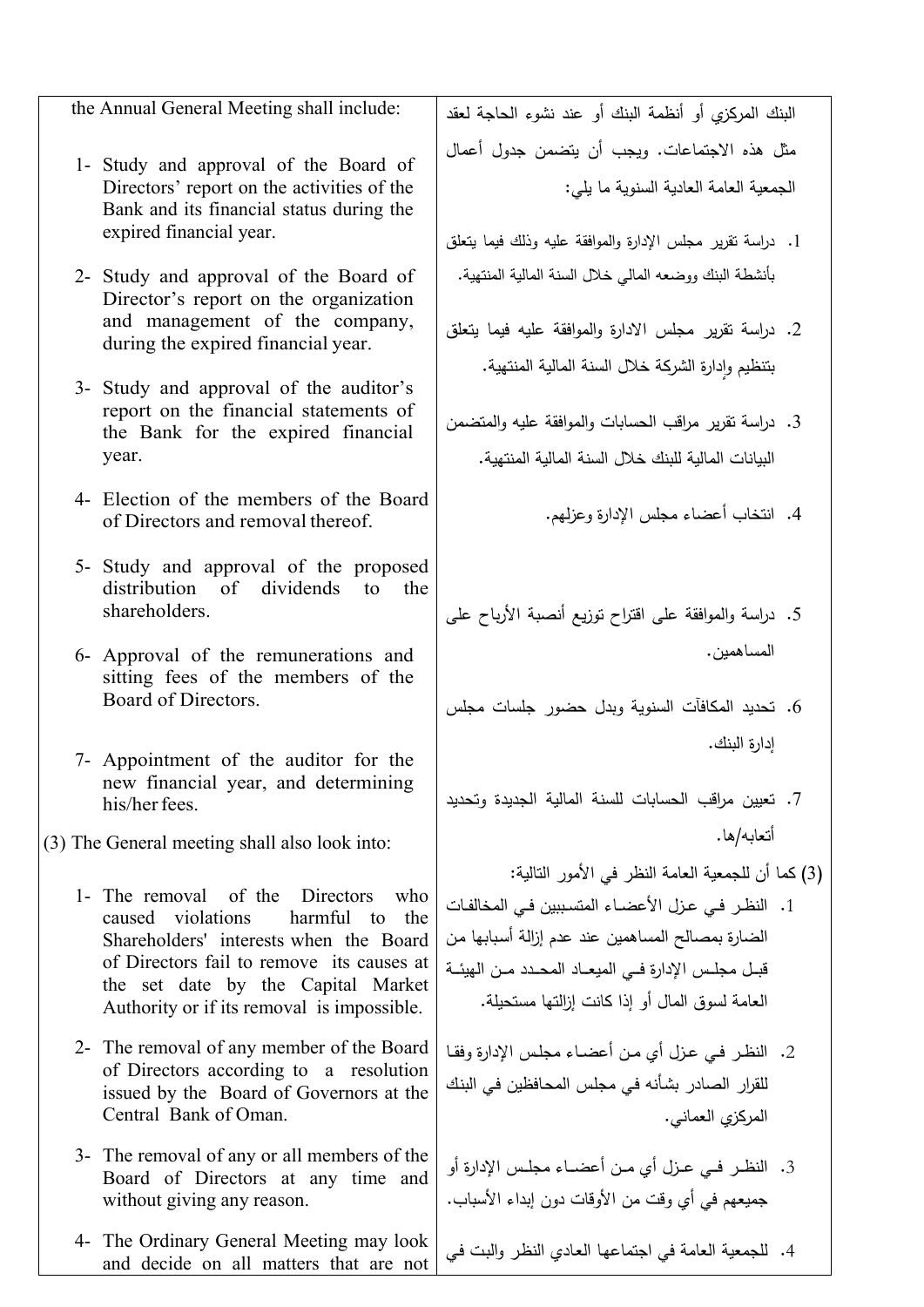| exclusive of the Board of Directors or the |  |  |  |
|--------------------------------------------|--|--|--|
| Extraordinary General Meeting as           |  |  |  |
| implementation of the Commercial           |  |  |  |
| Companies Law or the Oman Banking          |  |  |  |
| Law or the Central Bank Regulations or     |  |  |  |
| the Bank's regulations.                    |  |  |  |

- (4) Convening of the ordinary general meeting shall not be valid unless it is attended in person or by proxy, representatives of at least half of the shares of the share capital. The proxy must be in writing, otherwise it will not be valid. If such quorum is not met, the general meeting must be convened within seven (7) days at most of the date set for the first meeting. The second meeting shall be valid whatever the number of the shares may be, and the date of the second meeting shall be specified in the invitation sent for the first meeting.
- (5) The resolutions of the ordinary general meeting, in all circumstances, shall be adopted by simple majority of the shares represented in the meeting.
- (6) Minutes of a general meeting duly signed by the Secretary and approved by the Chairman and the Auditor shall in addition to being submitted to the Capital Market Authority be deposited with Central Bank within (7) seven days from the date of convening of the general meeting.
- (7)Ordinary general meetings may be convened through electronic means in accordance with the rules and regulations of the CMA.

### **Extraordinary General Meeting Article (24):**

- (1) The Extraordinary General Meeting shall undertake to look into and decide on exclusive matters pursuant to the provisions of the Commercial Companies Law, the Banking Law, these Articles of Association, and particularly the following:
	- 1. Amending the articles of association of the Bank.
	- 2. Disposal of the fixed assets of the company or a part thereof, the value of which amounts to twenty five percent (25%) or more of the net value of the assets of the company.
	- 3. Conversion, merger, dissolution or

جمیــع الأمــور التــي لا یعــود البــت فیهــا حصــرا إلــى مجلـس الإدارة أو الجمعیـة العامـة غیـر العادیـة عمـلا بقانون الشركات التجاریة أو القانون المصرفي العمـاني ولوائح البنك المركزي أو أنظمة البنك.

- (4) لا یكــون انعقــاد الجمعیــة العامــة قانونیــا إلا بحضــور مسـاهمین یمثلـون مـا لا یقـل عـن نصـف عـدد الأسـهم الممثلة لرأس مال الشركة بصـفة شخصـیة أو بالوكالـة. یجـب أن تكـون الوكالـة خطیـة وبخـلاف ذلـك لا تكـون قانونیــة. إذا لــم یتــوفر النصــاب المحــدد، یــتم تأجیــل اجتمـاع الجمعیـة العامـة لینعقـد خـلال سـبعة أیـام علـى الأكثــر مــن التــاریخ المحــدد للاجتمــاع الأول. ویعتبــر الاجتماع الثاني قانونيا مهما كان عدد الأسهم الممثلة فیـه. ویجـب أن یـتم تحدیـد موعـد الاجتمـاع الثـاني فـي الدعوة الصادرة للاجتماع الأول.
- (5) تصدر قرارات الجمعیة العامة العادیة، في جمیع الأحوال، باللأغلبیة المطلقة للأسهم الممثلة في الاجتماع.
- (6) يودع محضر اجتماع الجمعية العامة موقعاً من أمين السر ومعتمدا من رئیس المجلس ومراقب الحسابات لدى الهیئة ً العامة لسوق المال كما یودع لدى البنك المركزي خلال (7) سبعة ایام من تاریخ عقد الجمعیة العامة.
- (7) یمكن عقد اجتماعات الجمعیة العامة بالوسائل الإلكترونیة وفقا للقواعد والأنظمة الصادرة من هیئة سوق رأس المال.

# **الجمعیة العامة غیر العادیة مادة (24):**

(1) تخـتص الجمعیـة العامـة فـي اجتماعهـا غیـر العـادي بـالنظر ً والبـت فــي الأمـور التــي یعـود إلیهــا أمـر البــت فیهـا حصــرا عمـلا بأحكـام قـانون الشركات التجاريـة والقـانون المصـرفي وهذا النظام وعلى الأخص ما یلي: .1 تعدیل النظام الأساسي للبنك. .2 بیــع الأصــول الثابتــة للشــركة أو أي جــزء منهــا والتــي

تبلـغ قیمتهـا مــا یعـادل أو یزیـد عــن (%25) مـن قیمــة أصول الشركة الصافیة.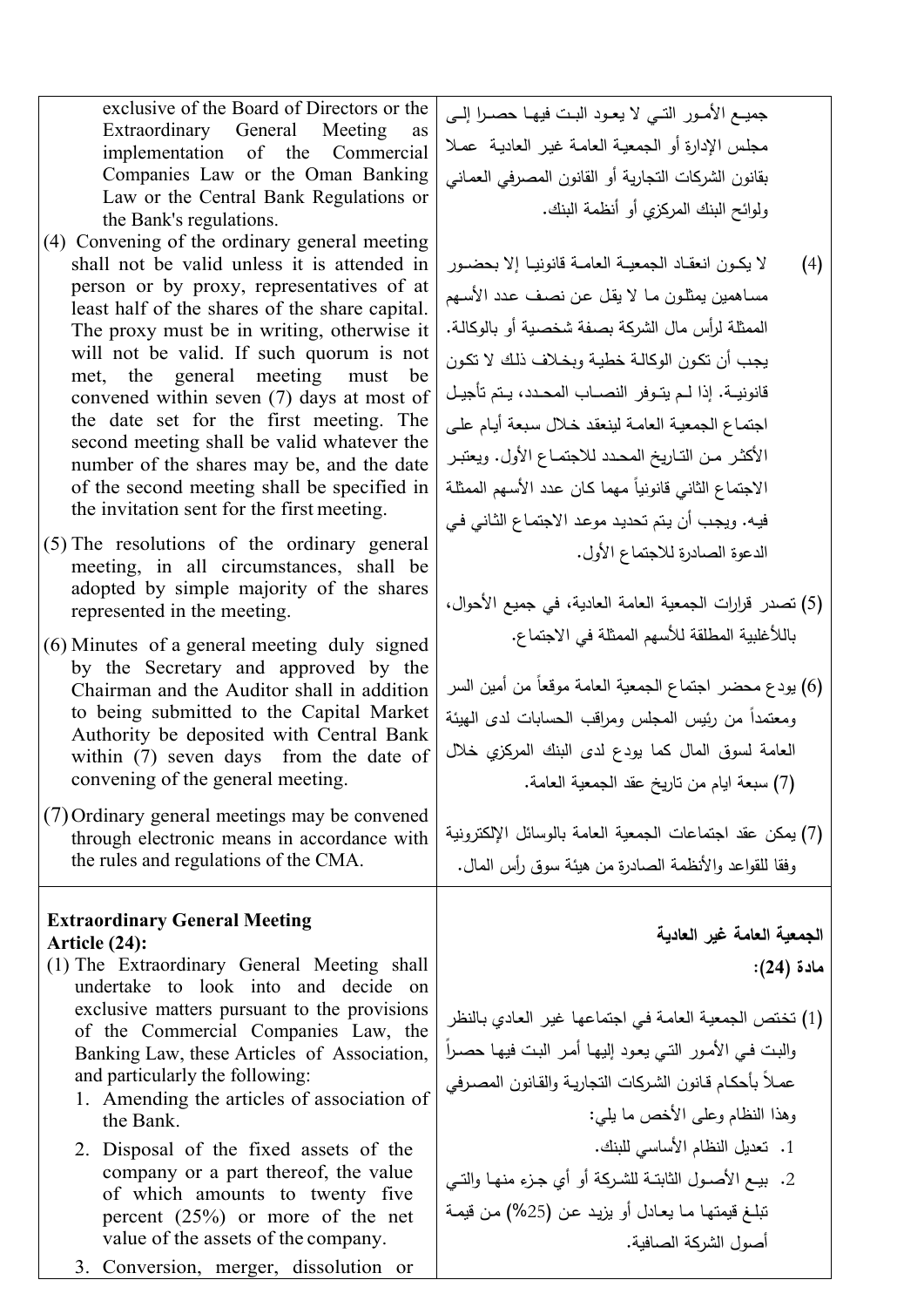liquidation of the company.

- (2) A meeting of the extraordinary general meeting shall not be valid, unless it is attended in person or by proxy, by representatives of at least seventy five percent (75%) of the shares of the share capital. A proxy must be made in writing, failing which it will not be valid. If such quorum is not present, the general meeting shall be convened for a second meeting on the date to be specified therefor, in the invitation notified to the shareholders for the first meeting. The second meeting shall be valid, if it is attended by representatives of more than half of the shares of the share capital(%50), provided that such meeting is convened within seven (7) days at most of the date set for the first meeting.
- (3) Resolutions of the extraordinary general meeting shall, in all circumstances, be adopted by a majority of three quarters of the shares represented in the meeting, provided that such majority shall at the same time, exceed half of the shares of the share capital.
- (4) Extraordinary general meetings may be convened through electronic means in accordance with the rules and regulations of the CMA.

### **The Auditor, the Auditor's Responsibilities and the Auditor's Report Article (25):**

(1) The Bank shall have one or more auditors from among those who are licensed to practice the profession of audit and accounting approved by the Capital Market Authority. The appointment of the auditor and determination of his/her fees shall be made by a resolution adopted by the annual

.3 تحویل، أو دمج أو حل أو تصفیة الشركة.

- (2) لا یكون اجتمـاع الجمعیـة العامـة غیـر العادیـة قانونیـا مـا لـم یحضره مساهمون یملكـون أو یمثلـون %75 مـن أسـهم رأس مــال البنــك بصــفة شخصــیة أو بالوكالــة. یجــب أن تكــون الوكالـة خطیـة وبخـلاف ذلـك لا تكـون قانونیـة. إذا لـم یتـوفر النصـاب المحـدد یـتم عقـد اجتمـاع ثـان بالتـاریخ المحـدد لـه فـي الـدعوة الصـادرة للمسـاهمین لـدعوتهم للاجتمـاع الأول. ویعتبــر الاجتمــاع الثــاني قانونیــا إذا حضــر الاجتمــاع مــن یمتلكـون أو یمثلـون أكثـر مـن %50 مـن مجمـوع أسـهم رأس المـال بشـرط أن یعقـد هـذا الاجتمـاع خـلال سـبعة أیـام علـى الأكثر من تاریخ الاجتماع الأول.
- (3) تصــدر قــرارات الجمعیــة العامــة غیــر العادیــة، فــي جمیــع الأحـــوال، بأغلبیـــة ثلاثـــة أربـــاع الأصـــوات الممثلـــة فـــي الاجتمــاع وبشــرط أن تزیــد هــذه الأغلبیــة فــي نفــس الوقــت على نصف عدد أسهم رأس المال.
- (4) یمكن عقد اجتماعات الجمعیة العامة غیر العادیة بالوسائل الإلكترونیة وفقا للقواعد والأنظمة الصادرة من هیئة سوق رأس المال.

**مدقق الحسابات، وظیفته، وتقریره مادة (25)**

(1) یعین البنك مراقبا أو أكثر من المراقبین المرخص لهم مزاولة مهنة المحاسبة والمراجعة المعتمدین من قبل الهیئة العامة لسوق المال. ویكون تعیینهم وتحدید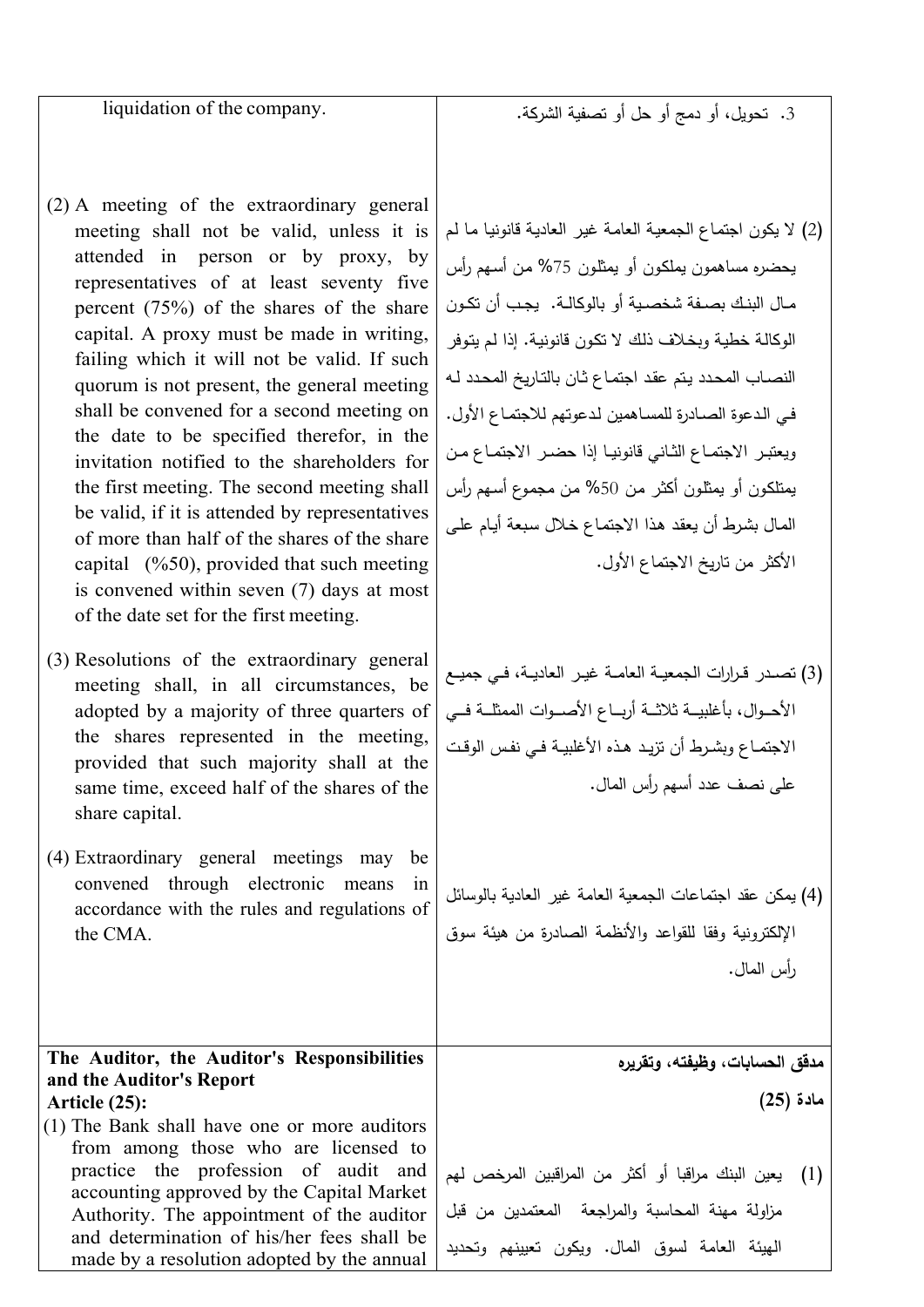ordinary general meeting, subject to approval of the Central Bank to be obtained within fifteen days from the date of the resolution passed for the appointment. The auditor shall assume his/her duties from the date of his/her appointment until the convening of the following annual ordinary general meeting, and his/her appointment may be renewed annually, provided that the conditions and rules of appointment of auditors must be observed.

- (2) The auditor shall possess the necessary qualifications and perform the functions provided for by the Commercial Companies Law and as specified by the Capital Market Authority.
- (3) The Bank may remove the auditor by a resolution adopted by the ordinary general meeting and the general meeting must appoint another auditor in the same meeting, subject to approval of the Central Bank to be obtained within fifteen days from the date of resolution passed for the removal and appointment of new auditor.

### **Article (26):**

The auditor shall submit a report to the annual general meeting concerning the financial position of the Bank and the proposed distribution of dividends, and setting forth his/her opinion as to whether the balance sheet and profit and loss statement submitted to the annual general meeting properly reflect the Bank's financial position according to the acknowledged principles of accounting in general. Any modification to the principles of accounting applied in the preparation of the balance sheet and profit and loss statement made, since the previous financial year, must be clearly pointed out in the auditor's report.

# **Financial Year**

**Article (27):** 

The financial year of the Bank shall commence on 1st January and shall end on 31st December in each year in accordance with the Gregorian calendar.

أتعابهم بقرار من الجمعیة العامة السنویة بعد الحصول على موافقة البنك المركزي خلال خمسة عشر یوما من تاریخ القرار بتعیینهم. ویتولى المراقب مهامه من تاریخ تعیینه حتى انعقاد الجمعیة العامة السنویة المقبلة، ویجوز تجدید تعیینه سنویا على أن یراعى في ذلك شروط وقواعد تعیین المراقبین.

- (2) یجب أن یتمتع المراقب بالمؤهلات اللازمة وأن یؤدي المهام المنصوص علیها في قانون الشركات التجاریة والمهام التي تحددها الهیئة العامة لسوق المال.
- (3) للبنك عزل المراقب بقرار من الجمعیة العامة العادیة وعلى الجمعیة أن تعین مراقبا آخر بذات الاجتماع مع مراعاة الحصول على موافقة البنك المركزي خلال خمسة عشر (15) یوما من تاریخ اتخاذ قرار العزل وقرار تعیین المراقب الجدید.

## **مادة (26)**

بضع مراقب الحسابات تقريرا للجمعية العامة السنوية يتعلق بوضع البنك المالي وبتوزیع أنصبة الأرباح المقترحة ورأیه فیما إذا كانت المیزانیة وحساب الأرباح والخسائر المعروضان على الجمعية العامة يعكسان تماما وضىع البنك المالي حسب أصول المحاسبة المتعارف عليها إجمالا. وكل تغير بطرأ على أصول المحاسبة المتبعة في تحضیر المیزانیة وحساب الأرباح والخسائر منذ السنة المالیة المنصرمة یجب أن یذكر صراحة في تقریر المراقب.

**السنة المالیة**

**مادة (27)** تبدأ السنة المالیة للبنك في الأول من ینایر من كل عام وتنتهي في 31 ديسمبر من نفس العام طبقًا للتقويم الميلادي.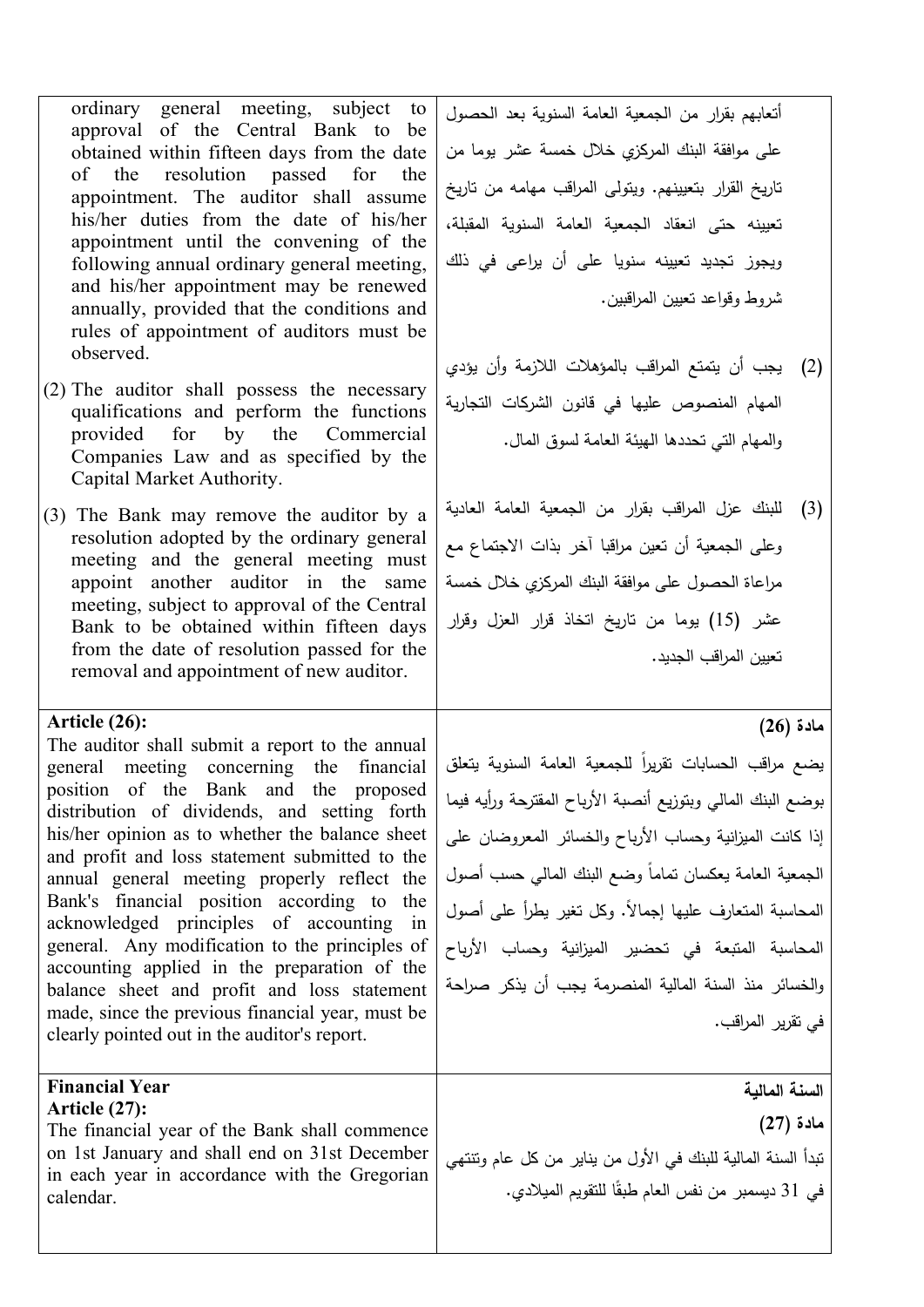### **Annual reports Article (28):**

The Board of Directors shall, within two months after the end of the fiscal year, prepare a balance sheet and a statement including audited profit and loss accounts after being audited by the Bank's auditors. Such statement must include a detailed and sufficient explanation of the key items of debit income and expenditures entries during the fiscal year. The Board of Directors shall also prepare a report on the Bank's operations during the expired fiscal year and on the net profits proposed for distribution. Copies of all prepared statements shall be sent to the Central Bank and dividends shall be declared and distributed according to the regulations of the Central Bank. Copies of all such statements shall be disclosed on the website of the Muscat Securities Market at least two weeks prior to the date set for the annual ordinary general meeting. Copies of the balance sheet, the report of the Board of Directors and the report of the auditors shall be sent to each shareholder along with the invitation to attend the annual ordinary general meeting. The Board of Directors should publish the balance sheet, profit and loss statement and a summary of the report of the Board of Directors, in a local daily newspaper within one month of their approval by the annual ordinary general meeting.

The annual ordinary general meeting, in all cases, shall be convened within (90) ninety days of the end of each financial year, or by such date as shall be in compliance with the regulations of the Central Bank. The Bank shall take all necessary procedures to ensure that statements mentioned above have been made available to the depositors and the public shall have access to all such statements in the manner specified by the Central bank.

#### **Distribution of Dividends Article (29):**

The net annual dividends of the Bank shall be distributed after deduction of all general expenses and other costs necessary to counter doubtful debts and investment losses and contingent obligations deemed necessary by the Board of Directors in line with the Banking Law and the regulations of the Central Bank and the Commercial Companies Law.

**Dissolution and Liquidation of the Bank Article (30):**

#### **التقاریر السنویة**

**مادة (28)**

خلال شهرین من نهایة السنة المالیة یجب على مجلس الإدارة أن يعد ميزانية البنك وبيانا يتضمن حساب الأرباح والخسائر بعد تدقیقها من قبل مراقب حسابات البنك ویجب أن یتضمن البيان شرحا وافيا لأهم بنود الإيرادات والمصروفات خلال السنة المالية. كما يعد المجلس تقريرا عن أعمال البنك للسنة المالية المنتهیة وعن الأرباح الصافیة المقترح توزیعها وترسل نسخ من جمیع البیانات المتقدمة إلى البنك المركزي ویتم الاعلان عن الارباح و توزیعها حسب لوائح البنك المركزي. كما یتم الإفصاح عن هذه البیانات على موقع سوق مسقط للأوراق المالیة قبل اجتماع الجمعیة العامة العادیة السنویة بأسبوعین على الأقل. كما ترسل نسخة من المیزانیة وتقریر مجلس الإدارة وتقریر مراقب الحسابات إلى كل مساهم مع الدعوة التي توجه إلیه لحضور اجتماع الجمعیة العامة العادیة السنویة. وعلى مجلس الإدارة أن ينشر الميزانية وحساب الأرباح والخسائر وموجزا عن تقریر مجلس الإدارة في إحدى الصحف الیومیة و ذلك خلال شهر من مصادقة الجمعیة العامة العادیة السنویة علیهما.

تعقد الجمعیة العامة العادیة السنویة - في كل الأحوال - خلال (90) تسعین یوما من تاریخ انتهاء السنة المالیة أو أي موعد اخر امتثالا للوائح الصادرة عن البنك المركزي. وعلى البنك أن یتخذ كافة الإجراءات اللازمة للتأكد من أن البیانات المذكورة أعلاه قد وضعت في متناول المودعین، والجمهور یمكنه الوصول الى هذه البیانات بحسب الكیفیة التي یحددها البنك المركزي.

> **توزیع الأرباح مادة (29)**

یوزع صافي أنصبة الأرباح السنویة للبنك بعد اقتطاع المصروفات العامة والتكالیف الأخرى لمواجهة الدیون المشكوك فیها وخسائر الاستثمار والالتزامات الطارئة التي یراها مجلس الإدارة ضرورية طبقًا للقانون المصرفي ولوائح البنك المركزي وأحكام قانون الشركات التجاریة. **ٕنهاء أعماله حل البنك وتصفیته وا مادة (30)**